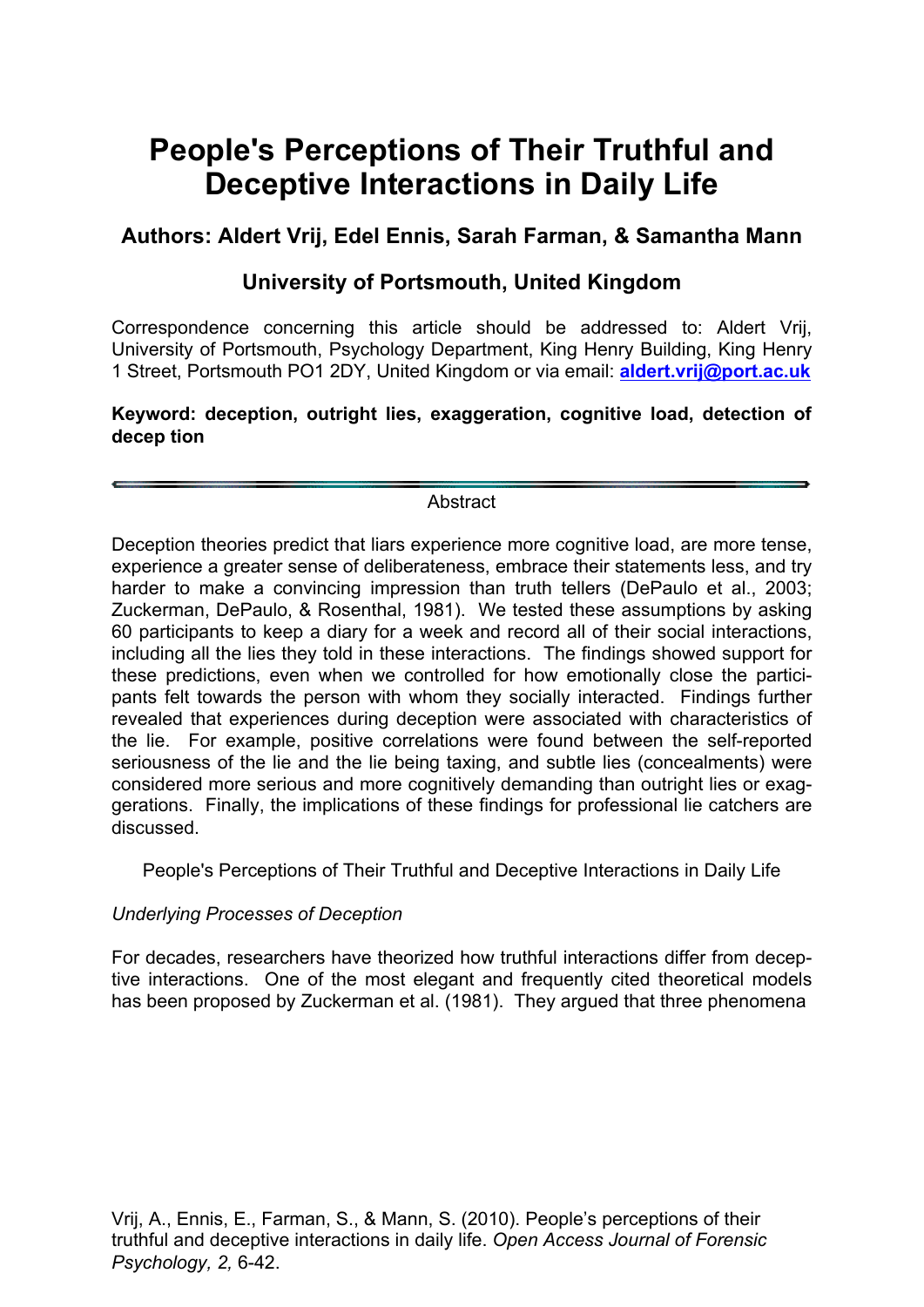could be experienced by liars: (1) emotional reactions, (2) cognitive load, and (3) attempted behavioral control.<sup>1</sup>

Regarding emotional reactions, people may feel tense when they lie, for example, because they feel guilty when they are lying, or they are afraid of being caught (Ekman, 1985/2001). Regarding cognitive load, in order to get away with their lies, liars need to provide plausible answers while avoiding contradicting themselves, and tell a lie that is consistent with everything the observer knows or may find out, while avoiding making slips of the tongue. Liars also need to remember what they have said, so that they can say the same things again when asked to repeat their story. This may be more cognitively demanding than truth telling. Regarding attempted behavioral control, liars may well realize that other persons will look at their behavioral and verbal reactions to judge whether they are lying, and may therefore deliberately attempt to make an honest impression on the other person, for example, by trying to avoid showing behaviors that they believe appear dishonest (Hocking & Leathers, 1980).

DePaulo and her colleagues (DePaulo et al., 2003) have argued that a crucial difference between liars and truth tellers is that the liars' claim to honesty is illegitimate. This has two implications. First, deceptive self-presentations may be less convincingly embraced than truthful self-presentations, for reasons including that liars have moral scruples, lack the emotional investment in their false claims, or lack the knowledge and experience to convincingly back up their deceptive statements. Second, liars typically experience a greater sense of awareness and deliberateness in their performances than truth tellers do, because they typically take their credibility less for granted than truth tellers do.

Perhaps surprisingly, whether or not liars actually do experience the abovedescribed characteristics when they lie in daily life has not been investigated to date, perhaps with the exception of DePaulo, Kashy, Kirkendol, Wyer, and Epstein's (1996) diary study. They asked students and community members to keep a diary for a week and to record all their social interactions and all the lies they told in these interactions. When the participants lied, they were asked how tense they felt just before, during, and just after the lie. Results revealed that the participants felt slightly more tense while they lied compared to the period just before the lie. No study to date has examined whether liars experience the other characteristics (cognitive load, attempted control, lack of embracement, and sense of deliberateness) in their everyday lies. We examined this in the present diary study, which was similar in design to the study conducted by DePaulo et al. (1996). We put the hypotheses formulated by Zuckerman, DePaulo, and their colleagues to the test: Compared to when people tell the truth, when they lie they become more tense and experience more cognitive load, try harder to control themselves, embrace their statements less, and will experience a stronger sense of deliberateness.

Perhaps the prediction regarding cognitive load is the most controversial. McCornack (1992, 1997) in particular, has challenged the assumption that deception is

 $1$  Zuckerman et al. (1981) mentioned a fourth factor 'arousal'. However, as they themselves acknowledge, it shows an overlap with the emotion factor.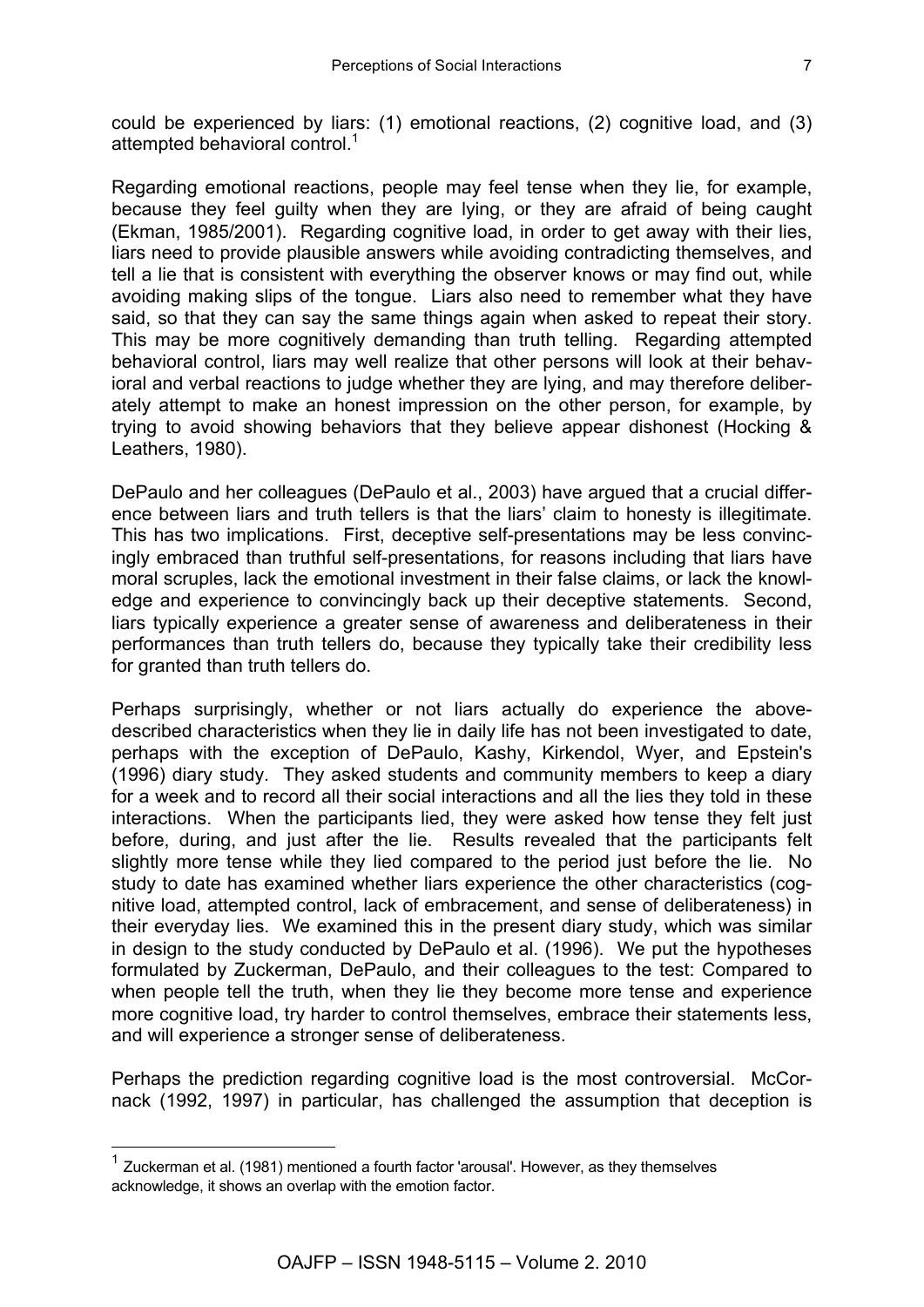8

generally more cognitively demanding than truth telling, and argues that lying sometimes has cognitive advantages over truth telling. For example, liars can fabricate any kind of information as long as it suits the situation (i.e., they can make compliments in several different ways about a painting they actually dislike), whereas truth tellers will face more difficulty in such a situation because they are more restricted: They must disclose certain information in order to be considered honest. McCornack's analysis concentrates on the cognitive demands of *formulating* lies and truths, but, as Patterson (1995) has argued, formulating speech content is only part of a social interaction. Issues such as engaging in self-presentation, and attempting to appear convincing, and carefully scrutinizing the speech content and nonverbal cues presented by target persons also play a role in social interactions. It may well be that this total package is more demanding for liars than for truth tellers. Other aspects of lying further increase cognitive load (Vrij, Fisher, Mann, & Leal, 2006, 2008, 2009, in press; Vrij et al., 2008). When people lie, they may be preoccupied by the task of reminding themselves to act and role-play, which requires extra cognitive effort (DePaulo et al., 2003). Moreover, people have to suppress the truth when they are lying and this is also cognitively demanding (Spence, 2008; Spence et al., 2001, 2004). Finally, whereas activating the truth often happens automatically, activating a lie is more intentional and deliberate, and thus requires mental effort (Gilbert, 1991).

# *Frequency and Negative Connotation of Lying*

It has been argued before that lying is part of everyday life (DePaulo, 2004; DePaulo et al., 1996; Goffman, 1959; McCornack, 1997; Turner, Edgley, & Olmstead, 1975). The "self" that is presented to others in daily life is edited and packaged (DePaulo et al., 1996; Feldman, Forrest, & Happ, 2002; Goffman, 1959; van Dongen, 2002). In truthful interactions, the editing serves to highlight the aspects of the self that are most relevant to the desired outcome of the interaction (DePaulo et al., 1996). In cases where the aspects of the self work against the desired outcome, people are tempted to lie. And they do so frequently (DePaulo et al., 1996; Kalbfleisch, 2001; Knox, Zusman, McGinty, & Gescheidler, 2001; Lippard, 1988; Mazur & Ebesu Hubbard, 2004; Turner et al., 1975; Whitty, 2002. DePaulo et al. (1996), for example, found in their diary study that people lied on average in one out of every four of their social interactions. As in previous studies, we also expected lying to be a frequent event in the present study. The fact that lying is so much incorporated in everyday life makes people experienced in lying. Due to their familiarity with deceit, we expected liars therefore not to experience tenseness, cognitive load, etc. to a great extent. However, because lying appears to be less common than truth telling (DePaulo et al., 1996), and because lying is generally perceived negatively, both in the popular press (DePaulo et al., 1996) and by ordinary people (Backbier, Hoogstraten, & Meerum Terwogt-Kouwenhoven, 1997; DePaulo, 2004; Robinson, 1994) we still expected these characteristics to be more strongly present when people lie than when they tell the truth.

DePaulo et al. (1996) hypothesized and found that this negative connotation of deception could also lead to people lying more via a more indirect medium (telephone, text message, etc.) than via a more direct medium (face to face). The knowl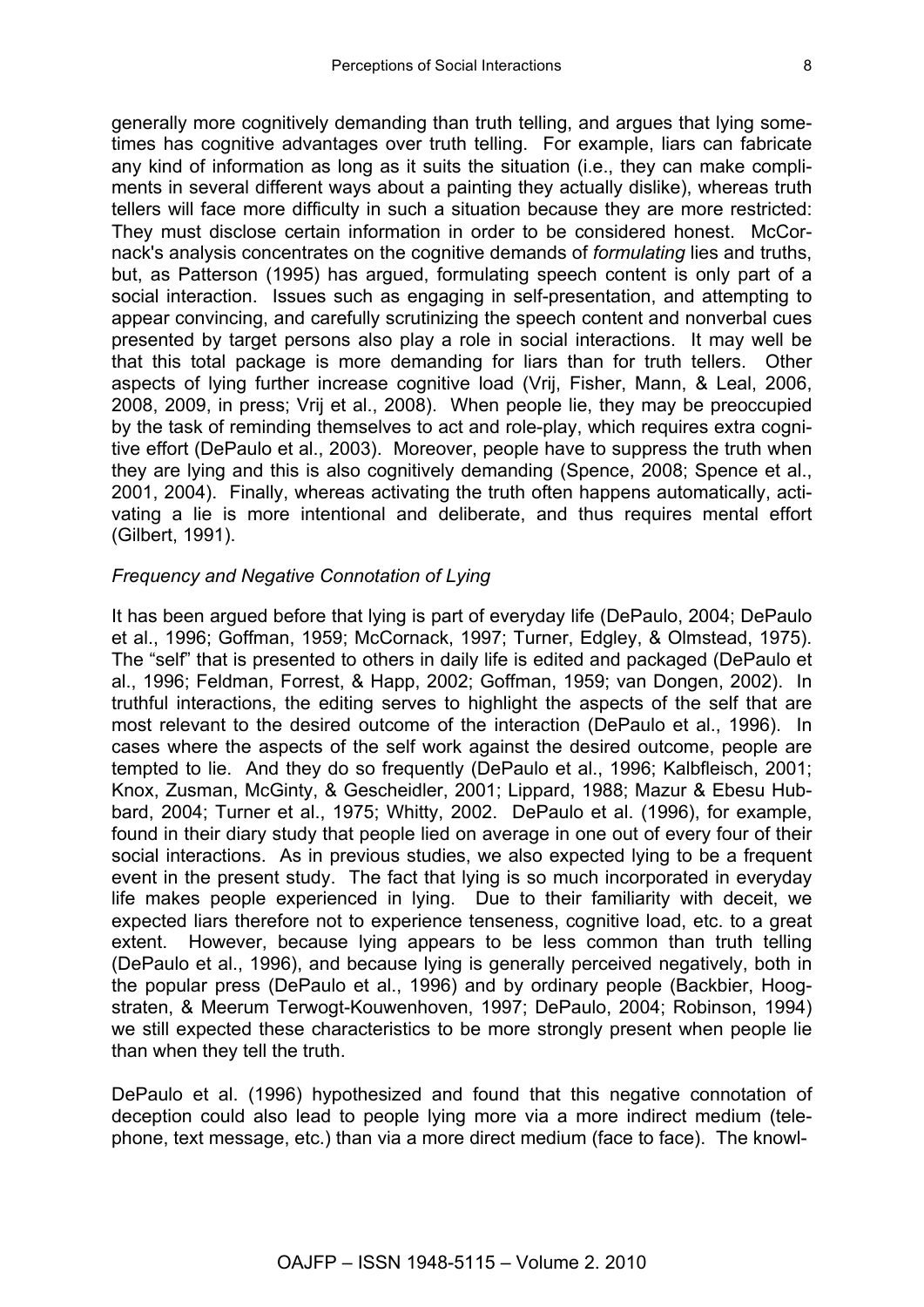edge of conducting a somewhat negative act, and the perhaps unpleasant characteristics (such as tenseness) attached to it, may also mean that lying would be considered as less pleasant and more superficial (see also DePaulo et al., 1996). Because lying is a frequent event, everyday lies should also require little planning, as is the case with other well-practiced behaviors, neither it is likely that people will consider their average lie to be serious (DePaulo et al., 1996). Due to the fact that lies are unlikely to be serious, people will not be very much concerned about whether their lies will be discovered (DePaulo et al., 1996).

Conversation rules prescribe that it is impolite to frequently challenge someone else (Vrij, 2004, 2007, 2008). We therefore further expect that liars will rarely experience their lies being challenged, instead, believing that the target will tend to believe them. Since people make a deliberate decision to lie, they will also believe that they themselves are better off by telling the lie rather than telling the truth. They may also believe that the target person is better off hearing the lie than with hearing the truth.

# *Different Types of Lie*

We further investigated differences between different lies. Lies will differ in how serious they are and in how important it is that they will not be discovered. We expected significant correlations between the seriousness of the lie or importance of not getting caught and social-interaction characteristics. Thus, we predicted that the more serious the lie is, or the more important it is not to get caught, the more tenseness and cognitive load liars would experience, the harder they would try to appear convincing, the more sense of deliberateness they would experience and the less they would embrace their statements. We also expected interactions that included more serious lies being perceived as less meaningful and pleasant.

Lies could be classified into three different types (DePaulo et al., 1996): Outright lies (total falsehoods where the information is completely different from the truth), exaggerations (overstating or understating the truth), and subtle lies (lying by evading or omitting relevant details). DePaulo et al. (1996) and Turner et al. (1975) found that the majority of lies people tell are outright lies. Different types of lies may result in different experiences. Formulating an outright lie is probably more cognitively difficult than exaggerating or omitting information, thus it could be predicted that most cognitive load will be experienced when people tell outright lies. However, one could wonder why people choose to omit information rather than telling an outright lie. It could be that they prefer to conceal information when they believe the lie is serious and when it is important not to get caught. The benefit of concealments is that they are difficult to detect as no information is given that could be verified by the observer (Ekman, 1985/2001; Metts, 1989). Also, evasion or omissions are typically perceived as less negative (Bavelas, Black, Chovil, & Mullett, 1990), which will suit the liar well in case the lie is discovered. If concealments are indeed used in more serious lies, then we may find that subtle lies are seen as more taxing than other lies, including being more cognitively demanding.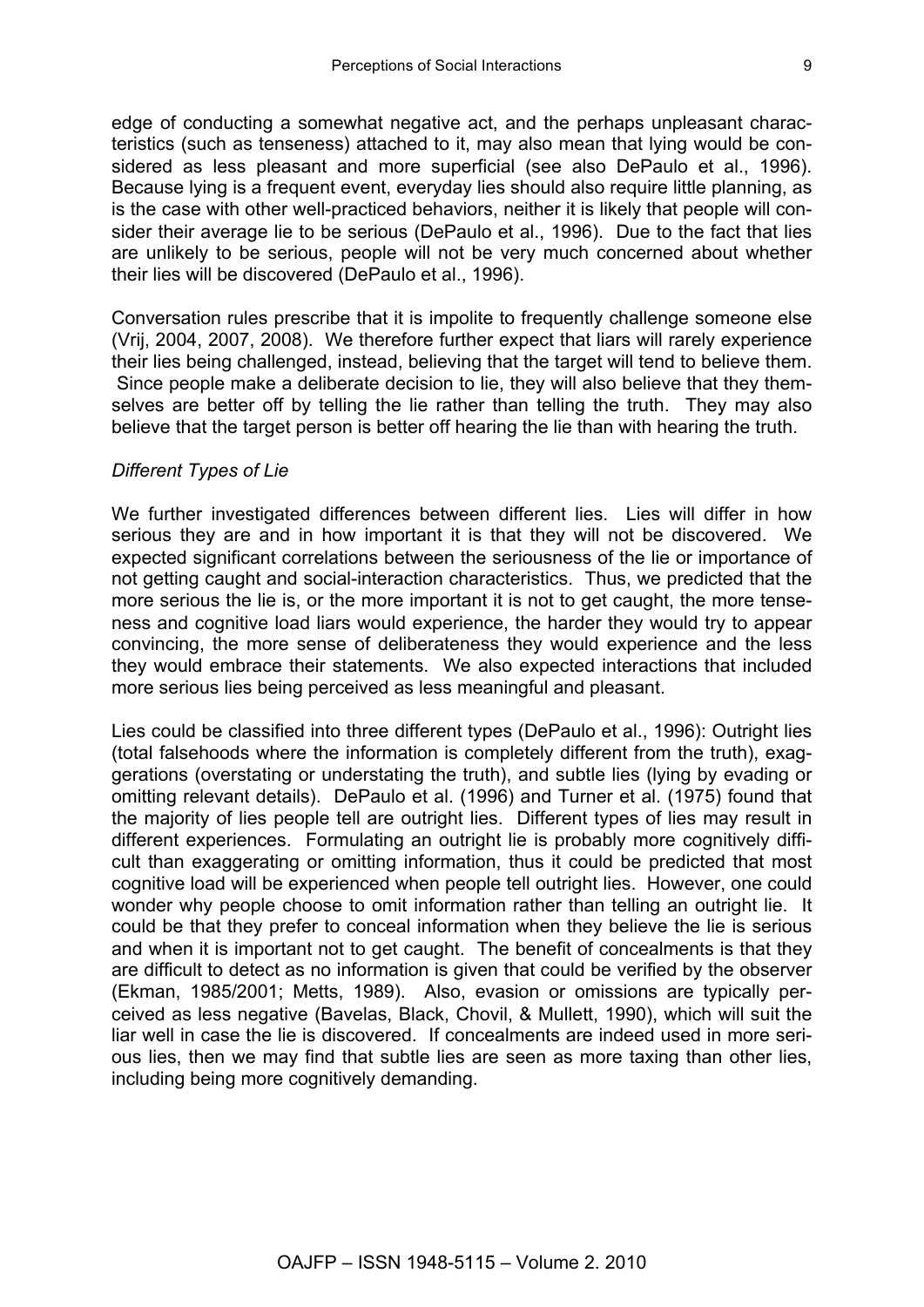# *Reasons to Lie*

DePaulo et al. (1996) further found that people tell lies for four different reasons: To gain esteem, affection, and respect (hereafter labeled self-oriented psychological lies); to acquire financial gain or material advantage (self-oriented advantage lies); to protect or enhance other persons psychologically (other-oriented psychological lies); and to achieve another person's financial gain or material advantage (other-oriented advantage lies). DePaulo et al. (1996) found that lies are more often told to serve the self rather than others and that most of these self-oriented lies are told for psychological reasons. Different reasons to lie may result in different experiences. For example, people may feel somewhat negative about lying for personal advantage and may therefore perceive these interactions as less meaningful and pleasant. They may also find such lies particularly serious, and this may result in finding such lies more taxing.

DePaulo et al. (1996) further reported that people lie about different topics. They lie about affects, emotions, opinions, and evaluations by pretending to feel more positive than they in fact do (hereafter labeled positive feelings); they pretend to feel more negative than they in fact do (negative feelings); they lie about their achievements, accomplishments, failures, shortcomings, and knowledge (knowledge); they lie about what they did, are doing, or planning to do (actions); they lie about reasons for, or explanations of, their behavior (explanations); and they lie about facts (facts). DePaulo et al. (1996) found that people mostly lied about their true feelings, especially by feigning positive feelings, but also lying about actions and whereabouts was commonplace. Perhaps different types of content of the lie would be related to how people experience those lies. For example, liars may think that it is easier to get away with lying about their feelings than about facts, because the veracity of factual information can be more easily verified by observers (Köhnken, 1989). If liars realize this, they then may be less tense and experience less cognitive load when they lie about feelings.

### *Emotional Closeness*

Finally, we examined the emotional closeness between the liar and target person. DePaulo and Kashy (1998) found that the closer the relationship between two persons in an interaction, the lower the rate of lying within that relationship. As Anderson, Ansfield, and DePaulo (1999) pointed out, when people feel that they cannot tell each other how they really performed, or when they too often fear that they cannot safely express their true feelings and opinions, the relationship is unlikely to feel like a close relationship. The type of relationship could well affect the experiences during social interactions. For example, people will probably perceive the conversations they have with others they feel close to as more pleasant and meaningful. Moreover, perhaps because in such interactions people feel more at ease and can express their true selves more, this may result in feeling less tense, and experiencing less cognitive load and less sense of deliberateness. They may also embrace their statements more and feel a lesser urge to appear convincing. This is probably true for truthful interactions, but perhaps also for deceptive interactions. For example,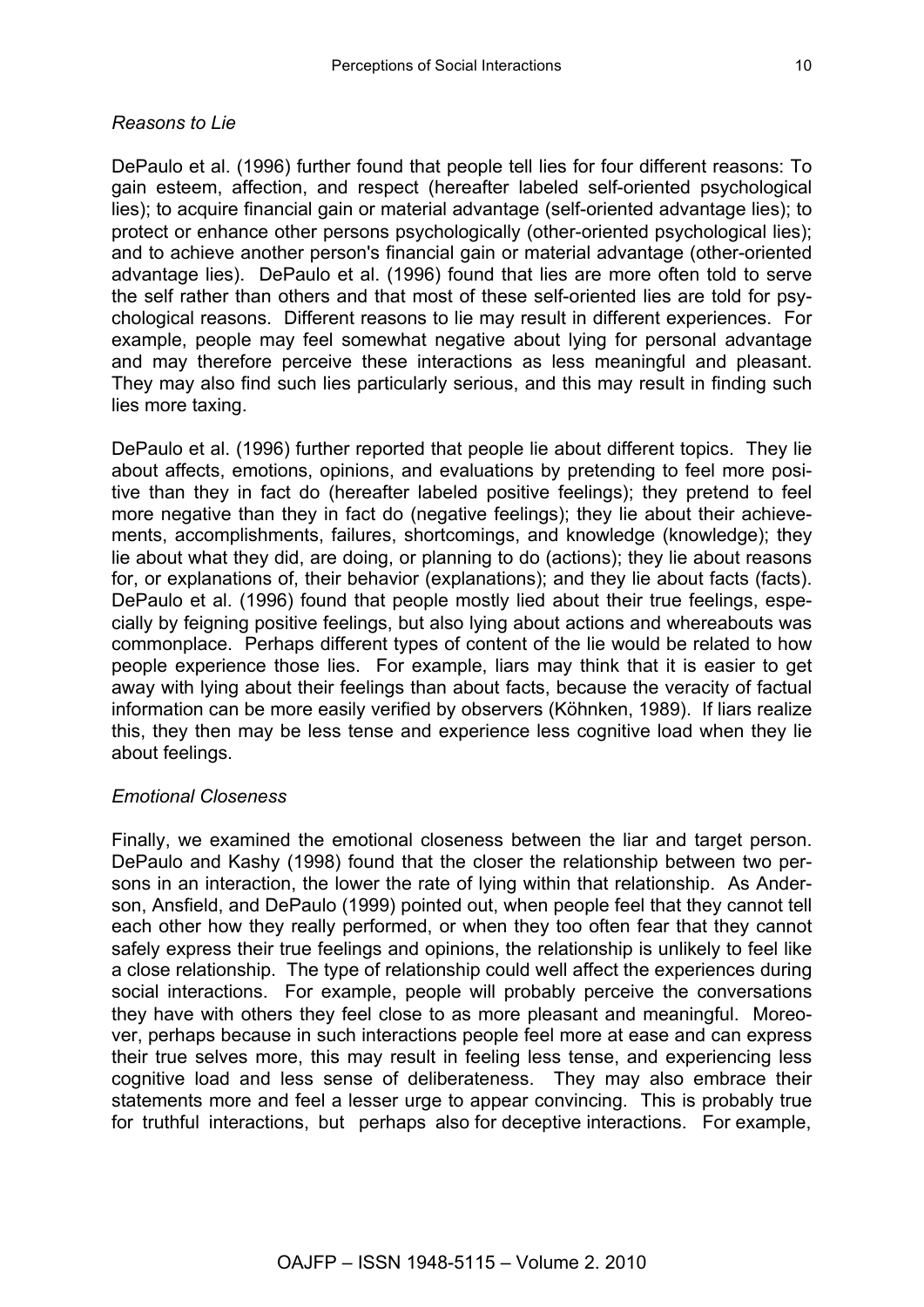Seiter, Bruschke and Bai (2002) and Jensen, Arnett, Feldman, and Cauffman (2004) found that people thought that it is sometimes highly acceptable to lie to others they feel close to, and even more acceptable than to people they do not feel so close to. This is particularly the case when the motives of these lies are to maintain privacy, to avoid conflict, or to benefit others. It may be that these are the types of lies people mostly tell in daily life to people they feel close to. In that case, the positive feelings of being at ease when interacting with someone the liar is close to are unlikely to be overshadowed by the slight negative feelings caused by deception, and therefore people may feel more at ease when lying to close partners than to casual partners.

### Method

### *Participants*

A total of 50 females and 10 males participated, and their average age was *M* = 21.60 (*SD* = 5.0) years. Due to the small number of male participants and the small standard deviation in age, no gender and age differences were further examined.

# *Procedure*

The study took place in the Psychology Department. Participants were made aware of the study via large posters on the wall with the heading: "Do you want to know more about your interactions with other people?" In the poster, students were made aware that participants would be awarded £10 (\$18) and information was given about whom to contact in order to participate (the research assistant). The research assistant gave the participants a pack of information consisting of 50 copies of the social-interaction sheets (described below), a personality-measures questionnaire (not reported in this article), an informed-consent form, and an instruction sheet. The research assistant asked the participant to read the instruction sheet first before signing the informed-consent form. The instruction sheet was based on the instructions given by DePaulo et al. (1996) in their diary study. We asked participants to record all the social interactions they had for a week starting the following day, and to record all of the lies that they told during those interactions. They were asked to fill out a social-interaction sheet as soon as possible after each conversation they had. In case they did not have the opportunity to fill out the social-interaction sheets immediately, they were asked to write reminders of their interactions as soon as possible after the interaction occurred, and to use these notes as a memory aid when they filled out the social-interaction sheets. A social interaction was defined as "Any exchange between you and another person that lasts for some amount of time. Thus, few-word exchanges, such as saying fine when asked how you are, would not count. A lie was defined as "A lie occurs any time you intentionally convey an opinion which you do not consider to be your real opinion and which you express with the intention to mislead the other person. Both the intent to deceive and the actual deception must occur." The instruction sheet further informed participants that they would be asked to briefly describe the content of the lie, but that they could write down "rather not say" if they did not wish to reveal that information; to give as much information on the social-interaction sheets as they could in case they could no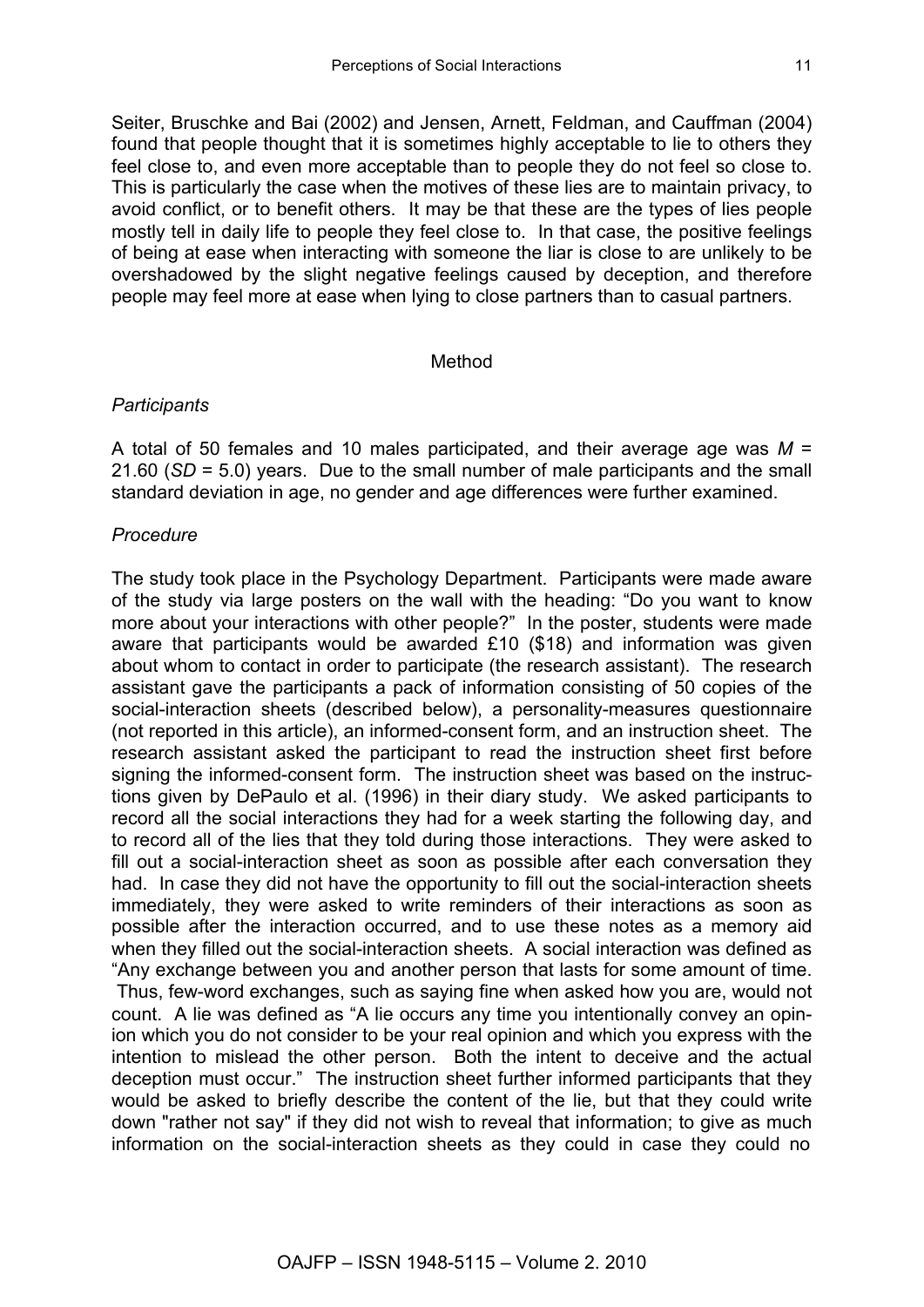longer completely remember everything about the lie; to record all lies, no matter how small or big; to record the interaction as a lie if they are uncertain whether a certain communication qualifies as a lie; to get more social-interaction sheets if needed; to write a pseudonym on their social-interaction sheets instead of their real name on all forms to ensure anonymity; and to put the completed social-interaction forms in an envelope and to drop the envelope in the social-interaction box located in the Psychology Department. They were also informed that they would be asked to fill out a post-diary questionnaire after submitting the envelope, and that this questionnaire, together with further instructions about how to obtain the monetary reward, could be found in the students' Departmental mail box under the pseudonym's name. A debriefing form was given when the participants collected their monetary reward.

# *The Variables*

The first part of the social-interaction sheet contained background information. Participants were asked to indicate when the interaction took place, how the social interaction took place (face to face, via the telephone, via email, via chat box, or via text messages), how many people other than themselves were involved in the interaction, and the duration of the interaction. They were then asked to describe the person they interacted with by means of filling out the WHOTO questionnaire (Fraley & Davis, 1997) consisting of the following six items:

- i. Is this a person you most like to spend time with?
- ii. Is this a person you don't like to be away from?
- iii. Is this a person you want to be with when you are feeling upset or down?
- iv. Is this a person you would count on for advice?
- v. Is this a person you would want to tell first if you achieved something good?
- vi. Is this a person you can always count on?

Answers were given on 7-points scales ranging from (1) certainly not to (7) definitely. Answers were clustered into a *social closeness scale* (Cronbach's alpha = .96). In case the participants interacted with more than one other person, they were asked to answer the WHOTO questions for each person with whom they interacted.

The following seven questions were asked about each interaction:

- i. To what extent did you feel tense during this social interaction?
- ii. To what extent did you think hard about what to say?
- iii. To what extent did you deliberately attempt to make an honest impression on the other person?
- iv. To what extent could you embrace what you said?
- v. To what extent did you experience a sense of deliberateness during the interaction?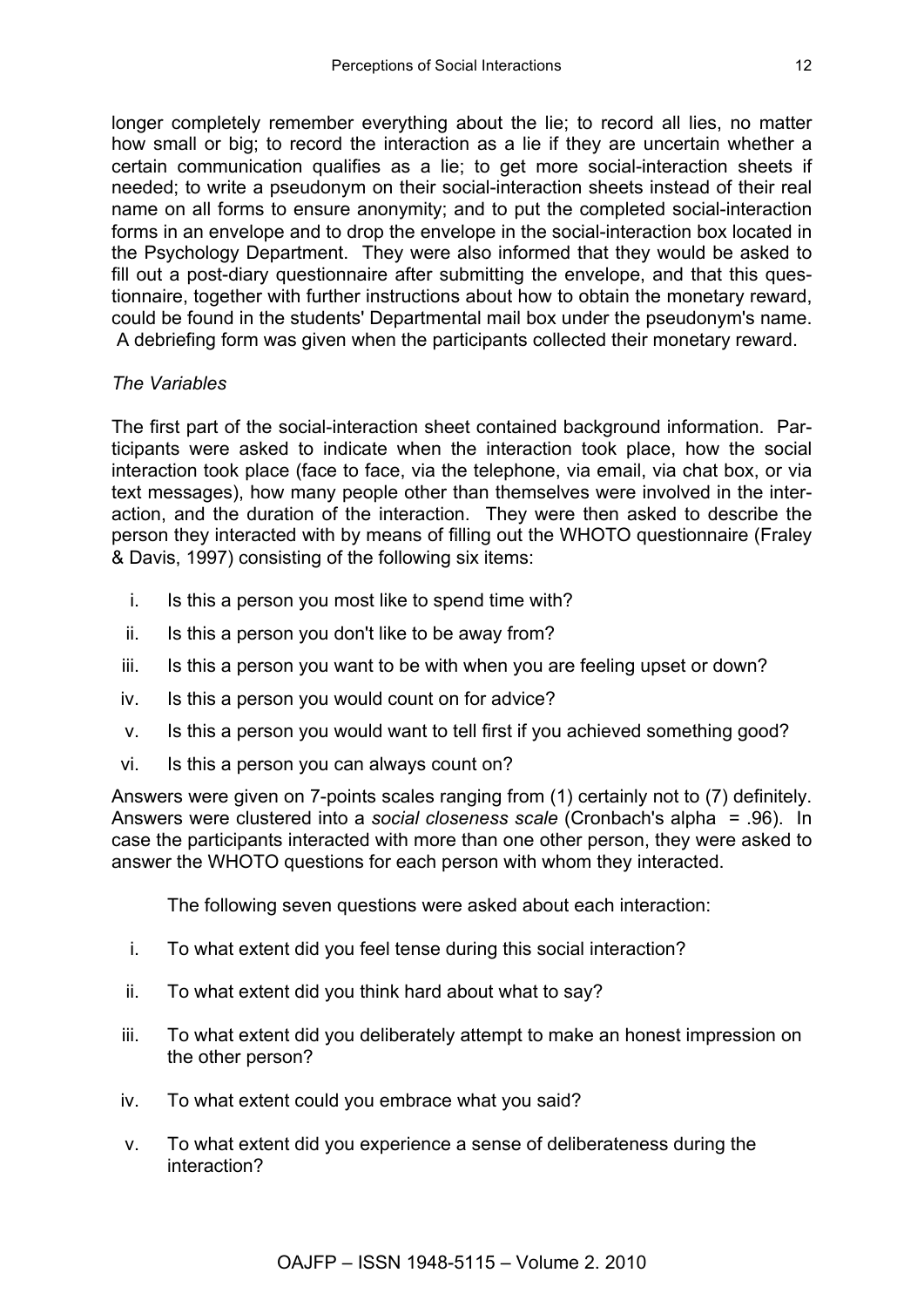Answers to these five questions were given on 7-point Likert scales ranging from not at all (1) to very (7). Moreover, participants were asked to describe the nature of the social interaction in terms of

- vi. superficial (1) to meaningful (7) and
- vii. unpleasant (1) to pleasant (7).

These seven questions are labeled *characteristics of the social interaction* throughout the article.

Participants were then asked to indicate whether or not the social interaction included a lie. In case participants did lie, they were asked to describe

- i. the conversation and content of the lie,
- ii. and the reason why they told the lie.

Both questions were open-ended questions. Seven specific questions were asked about the lie using 7-point Likert scales:

- i. To what extent did you plan your lie in advance? [completely spontaneous (1) to completely planned (7)],
- ii. To what extent is it important not to get caught? [very unimportant (1) to very important (7)];
- iii. To what extent was the lie serious? [not at all  $(1)$  to very  $(7)$ ];
- iv. Did the other person challenge you? [not at all (1) to very (7)];
- v. To what extent did the other person believe you? [not at all (1) to completely  $(7)$ ];
- vi. How would the person you deceived have felt if you told the truth instead of a lie? [much better (1) to much worse (7)]; and
- vii. How would you yourself have felt if you told the truth instead of a lie? [much better (1) to much worse (7)].

These seven questions are labeled *characteristics of the lie* throughout this article.

In the post-diary questionnaire, the participants were asked to report:

i. the percentage of social interactions that they had that they have recorded,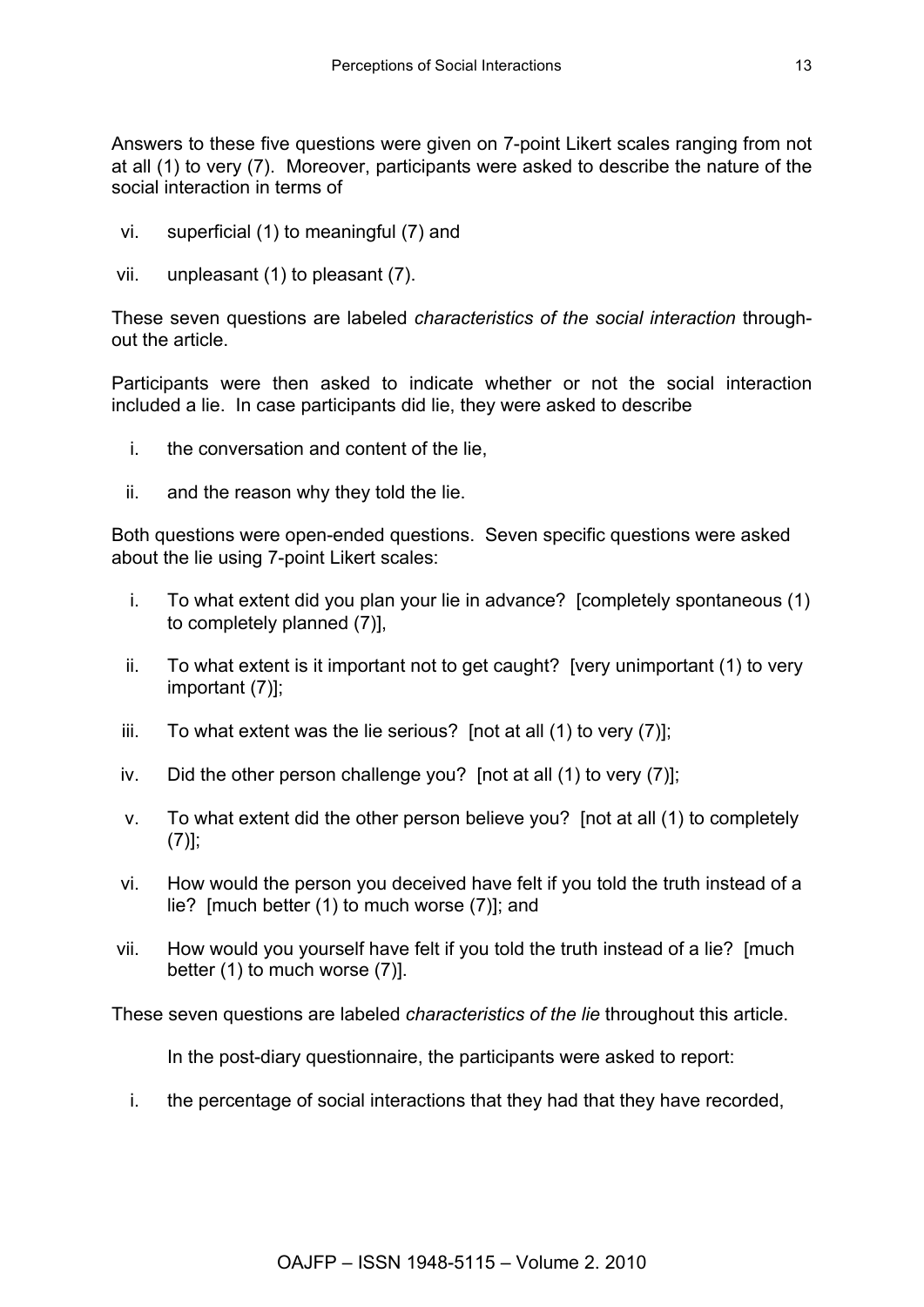- ii. the percentage of lies they told that they have recorded,
- iii. how many lies they tell per week [much fewer than I thought (1) to much more than I thought (7)],
- iv. how serious they think these lies are [much more trivial than I thought (1) to much more serious than I thought (7)], and
- v. how this insight into the number and nature of their own lies affects them as individuals [makes me feel much better (1) to makes me feel much worse (7)].

# *Coding the Lies*

For coding of the lies, the taxonomy developed by DePaulo et al. (1996) was used. Like DePaulo et al. (1996), we distinguished among three types of lies, including

- i. outright lies,
- ii. exaggerations,
- iii. subtle lies;

six content types, including lies about

- i. positive feelings (feigning affects, opinions, evaluations etc. that are more positive than they in fact are),
- ii. negative feelings (feigning affects, opinions, evaluations etc. that are more negative that they in fact are),
- iii. achievements and knowledge,
- iv. actions, plans and whereabouts,
- v. explanations and reasons, and
- vi. facts and possessions;

and four types of reason for telling the lie, including

- i. self-oriented lies told for psychological reasons,
- ii. self-oriented lies told for personal advantage,
- iii. other-oriented lies told for psychological reasons, and
- iv. other-oriented lies told for personal advantage.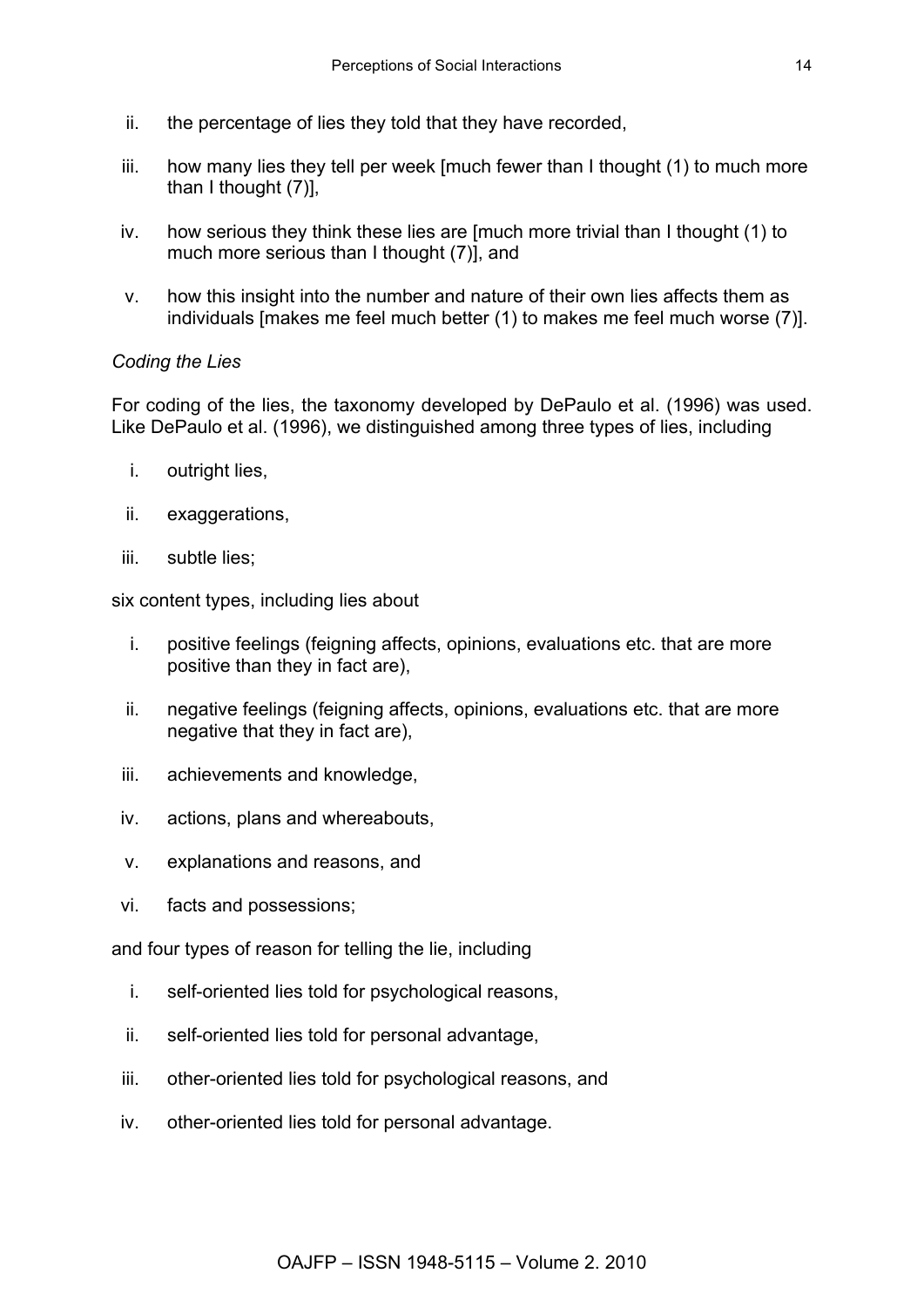See DePaulo et al. (1996) for definitions. The coder read DePaulo et al.'s (1996) taxonomy of lies (described in Table 1 of their article) and coded the lies accordingly. A second independent coder was also asked to read DePaulo et al.'s (1996) article and code a random selection of 20% (*N* = 63) of the recorded lies. Reliability scores (Cohen's Kappas) between the two coders were .70 for type of lie, .87 for content of the lie, and .83 for reason of the lie. According to Cicchetti and Sparrow (1981) Cohen's Kappas greater than .75 are excellent and those ranging between .60 and .74 are good.

# *Analyses*

The 60 participants recorded a total 1,241 interactions, of which 938 were truthful and 303 included a lie. In 1,074 interactions, only one other person was involved and in the remaining 167 interactions, two or more other people were involved. Note that we asked participants to fill out a WHOTO social-interaction sheet for each of the people involved in the interaction (see section "the Variables"). The number of WHOTO social-interaction sheets therefore outnumbered the total of social interactions reported by the participants. In total 1,496 WHOTO social-interaction sheets were completed of which 338 were related to deceptive interactions.

Data were analyzed in two different ways. First, we used "participant" as the unit of analysis. For each participant a mean score on each dependent variable was computed across all truthful social interactions, and a second set of means was computed averaging over all deceptive interactions. Then, within-subjects analyses were carried out to compare the means for truthful and deceptive interactions. Since three participants did not report a lie, (see below) these analyses involved 57 participants. We could not conduct such within-subjects analyses when we looked at specific variables such as "medium" and "lie categories" (type of lie, content and reason), as this would result in too many missing participants. For example, we would only be able to include those participants in the Type-of-Lie analysis who told all three types of lies, etc. We therefore also conducted between-subjects analyses using social interaction as a unit. To control for the fact that some participants filled out more social-interaction sheets than others, the variable "participant" was included as a covariate in such analyses. Due to the constraints of the within-subjects analyses, we will report only the between-subjects analyses in the main text. Where relevant (Table 3) we summarize the within-subjects findings in an endnote.

### **Results**

# *Frequency of Lying and Post-Diary Questionnaire*

The 938 truthful interactions lasted significantly longer (*M* = 51.6 minutes, *SD* = 71.5) than the 303 conversations that included a lie  $(M = 39.21$  minutes,  $SD = 57.3$ ),  $F(1, 1)$ 1238) = 7.54,  $p < 0.01$ , *eta*<sup>2</sup> = .01. We asked the 60 participants to keep a diary for seven days and 42 did so. The remaining participants kept a diary for four days (*N* = 4), five days, (*N* = 6) or six days (*N* = 8). Participants thus kept a diary, on average, for  $M = 6.47$  days  $(SD = .9)$ . Table 1 reveals that, in that period of time, each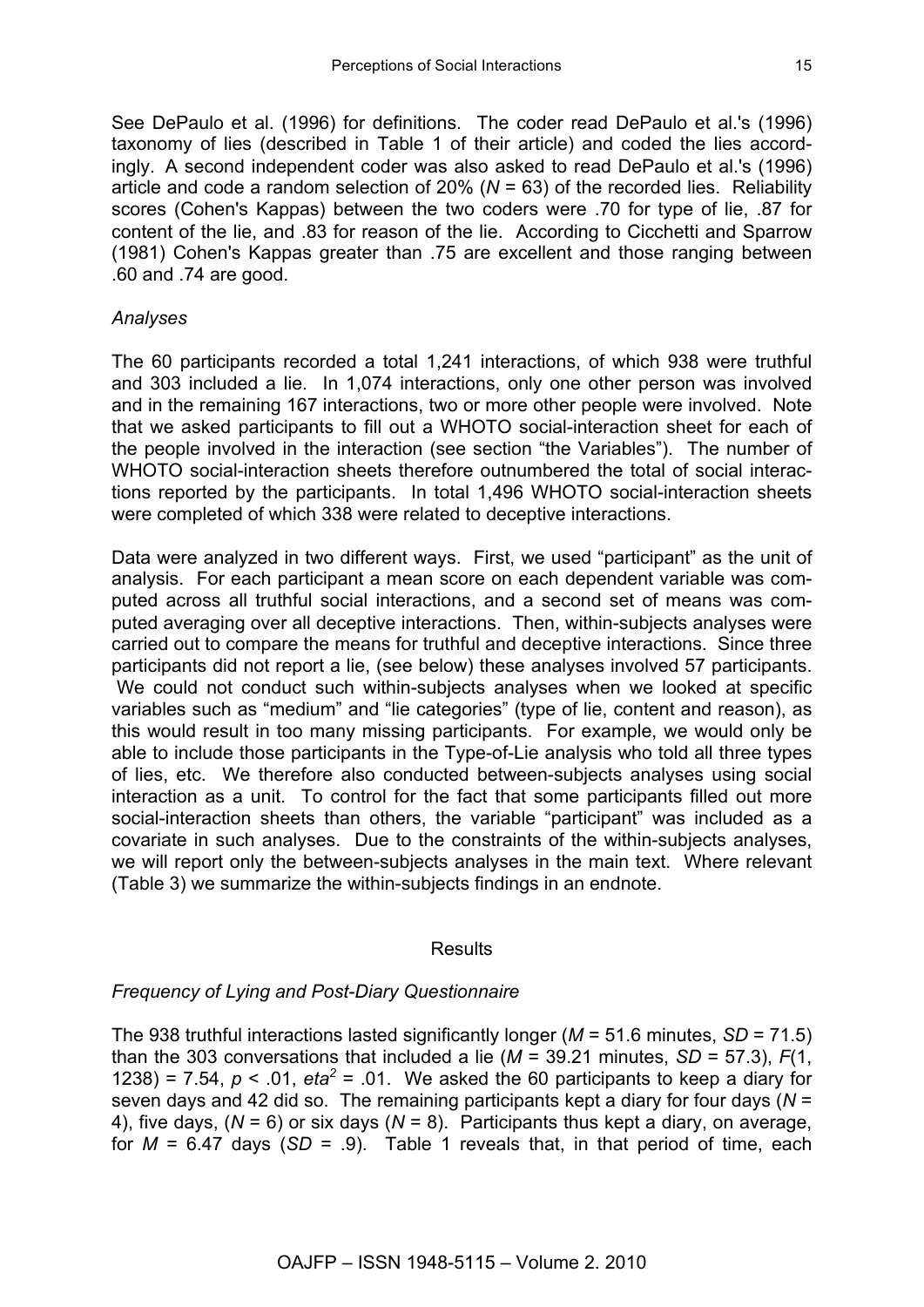participant told on average *M* = 5.05 lies. The average number of interactions reported during the study was  $M = 20.67$ , resulting in approximately one lie in every four social interactions. This supports the prediction that lying would be a frequent event. Three participants did not report a single lie, and the highest reported frequency of lying over a period of seven days was 19.

In the post-diary questionnaire (see Table 1)<sup>2</sup> participants estimated that they had reported 86% of their lies and 71% of their social interactions. Roughly equal numbers of participants reported that they lied less (45%) or more (40%) than they had previously thought, and this was dependent on the number of lies reported. The more lies the participants reported, the more they reported that they obviously lied more than they had initially thought. Most participants (65%) indicated that their lies were not serious, but this was also correlated with the number of lies reported: The more lies reported, the more serious they thought these lies were. Roughly equal numbers of participants reported that insight into the nature and frequency of their own lying made them feel a worse (35%) or a better person (32%).

Table 1

|                                            | М     | SD    | Range       |            |             |                   |
|--------------------------------------------|-------|-------|-------------|------------|-------------|-------------------|
| N of interactions                          | 20.67 | 10.23 | $5 - 52$    |            |             |                   |
| N of lies                                  | 5.05  | 4.05  | $0 - 19$    |            |             |                   |
| % of interactions which included a lie     | 25.48 | 17.64 | 0% - 67%    |            |             |                   |
|                                            |       |       |             |            |             |                   |
| Post questionnaire:                        |       |       |             |            |             |                   |
|                                            | м     | SD    |             |            |             |                   |
| % of interactions claimed to have reported | 71.33 | 23.05 | 20% - 100%  |            |             |                   |
| % of lies claimed to have reported         | 86.00 | 19.05 | 20% - 100%  |            |             |                   |
|                                            | м     | SD    | low $(< 4)$ | medium (4) | high $(24)$ | r(60) with % lies |
| How many lies do you tell per week?        | 3.83  | 1.8   | 45%         | 15%        | 40%         | .47               |
| How serious were these lies?               | 3.12  | 1.3   | 65%         | 18%        | 17%         | $.34**$           |
| How does insight in telling                |       |       |             |            |             |                   |
| lies affect you as a person?               | 3.97  | 1.4   | 35%         | 33%        | 32%         | .09               |

#### *Frequency of Lying by the 60 Participants*

# *Medium and Deception*

Table 2 shows via which medium the interactions (including the lies) took place. As Table 2 shows, relatively speaking, many lies were told via more indirect channels (telephone, chat box, text) than face to face. An exception was "email" (few lies were told via email), but since so few interactions took place via email, the data may be unreliable. "Email" was therefore left out of all Medium analyses. A 4 (Medium: face to face, telephone, chat box, text messages)X 2 (Veracity: truth vs. lie) Chi-

 $2$  All tables are viewable in their original format as an appendix to this document.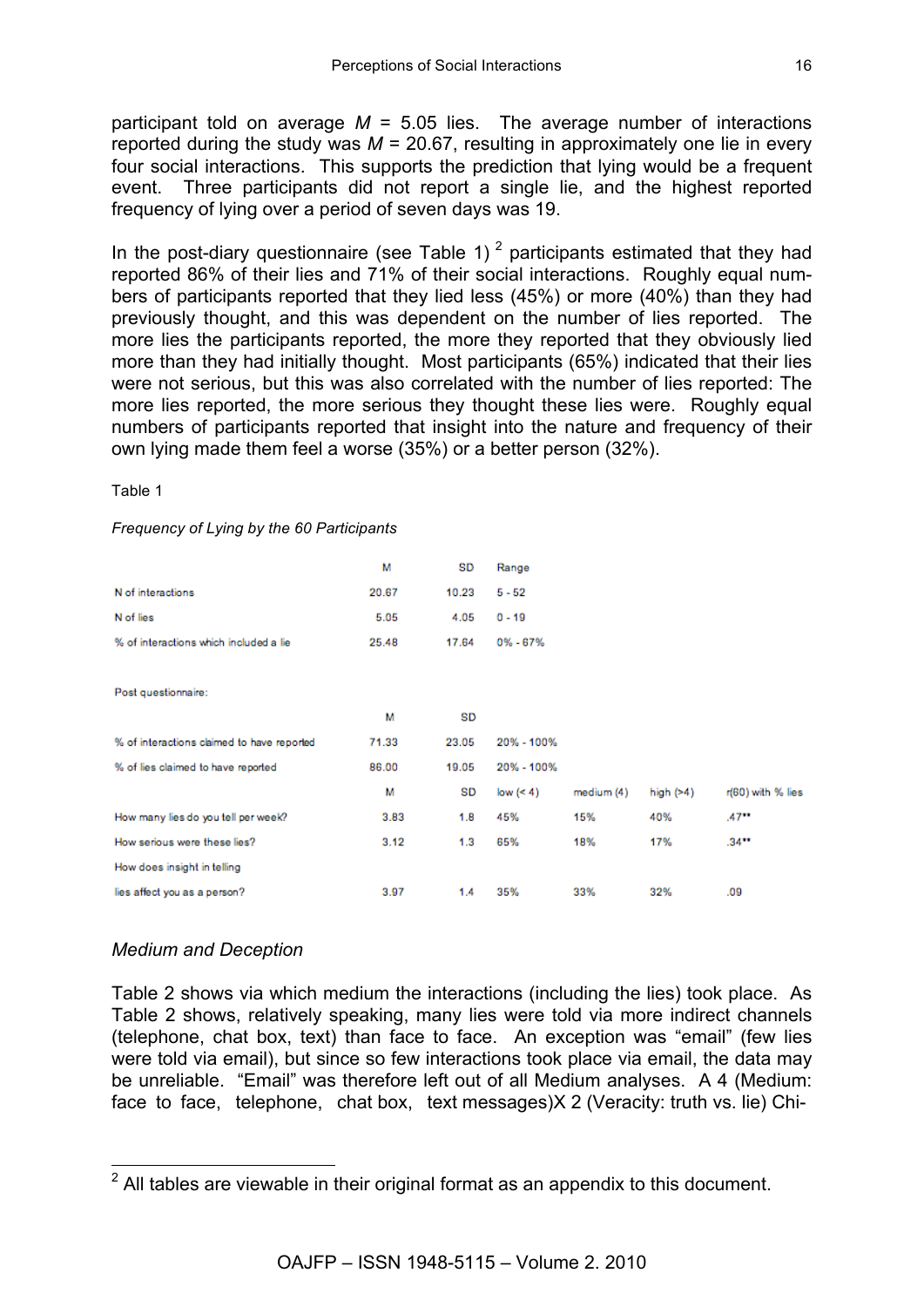square analysis revealed a significant effect,  $X^2$  (3, N = 1222) = 13.38,  $p < .01$ , supporting our prediction that relatively few lies were told face to face.

#### Table 2

*Frequency of Social Interactions as a Function of Veracity and Medium*

|               | Truth       | Lie         | Total <sup>1</sup> |
|---------------|-------------|-------------|--------------------|
| Face to face  | 713 (77.9%) | 202 (22.1%) | 915 (73.9%)        |
| Telephone     | 158 (69.3%) | 70 (30.7%)  | 228 (18.4%)        |
| Email         | 14 (87.5%)  | 2 (12.5%)   | 16 (1.3%)          |
| Chat box      | 31 (62.0%)  | 19 (38.0%)  | 50 (4.0%)          |
| Text messages | 19 (65.5%)  | 10 (34.5%)  | 29 (2.3%)          |

<sup>1</sup> The total doesn't add up to 1241 due to some missing values.

In order to examine how emotional closeness and the seven social-interaction characteristics were affected by Medium and Veracity, two analyses were conducted. First, a 4 (Medium: face to face, telephone, chat box, and text message) X 2 (Veracity: truth vs. lie) MANCOVA was carried out with the seven social-interaction characteristics as dependent variables and participant as covariate. Since emotionalcloseness scores were based on more social-interaction sheets than the seven social-interaction variables (see Method), a separate 4 (Medium) X 2 (Veracity) ANCOVA was carried out with emotional closeness as dependent variable and participant as a covariate. The MANCOVA $3$  revealed significant effects for Medium, *F*(21, 3436) = 3.15, *p* < .01, *eta2* = .02 and Veracity, *F*(7, 1207) = 13.15, *p* < .01, *eta2* = .07. The Medium X Veracity interaction effect was not significant, *F*(21, 3466) = 1.31, ns. The results for the Medium effect are beyond the scope of this article and will therefore not be discussed. The univariate effects for Veracity are shown in Table 3. When participants lied they were more tense, had to think harder, tried harder to appear convincing, embraced their statements less, experienced more sense of deliberateness, and found the interaction less pleasant. This supports our predictions. Table 3 also showed how strongly participants experienced these processes when they lied. Tenseness, cognitive load, attempting to be convincing, embracing the statement, and sense of deliberateness were all experienced in approximately a third of the lies. Around half of the deceptive interactions were perceived as meaningful and pleasant. We predicted that these characteristics would only be weakly present when people lied. With one sample t-test, we compared the means for both the truth and lies scores with the neutral "4" scores on

 $3$  A within-subjects MANOVA with Veracity (truth vs lie) as factor and emotional closeness and the seven social-interaction characteristics as dependent variables revealed a significant multivariate effect, F(8, 49) = 9.78, p < .01, eta<sup>2</sup> = .62. All eight univariate effects were significant, all F(1, 56)'s > 5.68, all p's < .05, and  $\frac{1}{2}$  ranged from .09 to .52. The mean scores showed a pattern identical to the pattern depicted in Table 2, but we were able to explain more of the variance with this within-subjects analysis.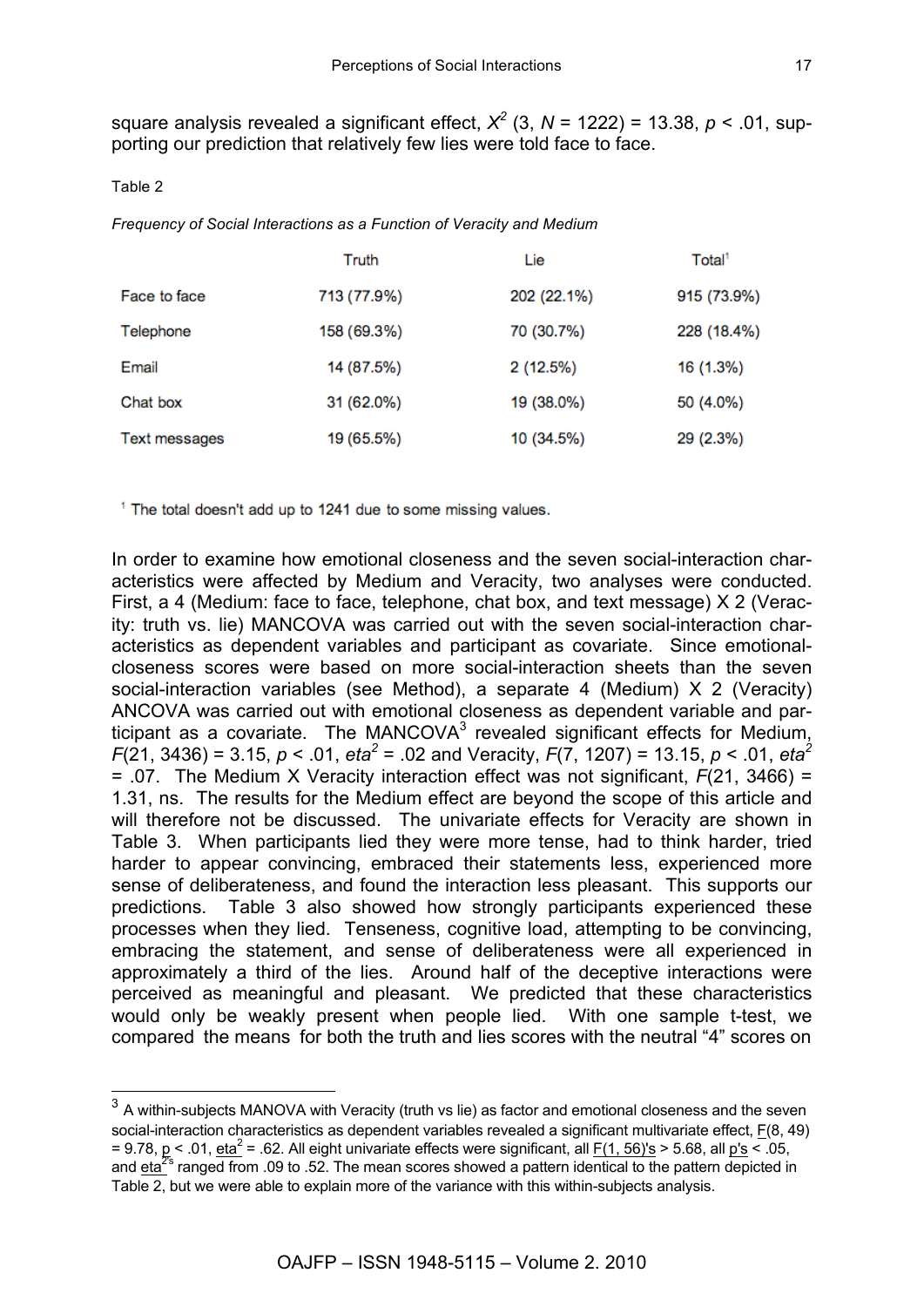the 7-point Likert scales (emotional closeness was excluded from these analyses). These analyses supported the idea that these processes were, on average, not strongly experienced. As Table 3 shows (underlined scores), most mean scores were significantly below the neutral "4" point, even for the deceptive interactions (all *t's* > 2.18, all *p's* < .01) supporting our predictions that the lies were relatively minor.

#### Table 3

*Social Characteristics as a Function of Veracity*

|                                 | Truth       |     |             |     | F(1, 1213) | eta <sup>2</sup> | Lie scores  |            |      |
|---------------------------------|-------------|-----|-------------|-----|------------|------------------|-------------|------------|------|
|                                 | $(N = 921)$ |     | $(N = 301)$ |     |            |                  |             |            |      |
|                                 | м           | SD  | м           | SD  |            |                  | low $(< 4)$ | medium (4) | high |
| (24)                            |             |     |             |     |            |                  |             |            |      |
| Feeling tense                   | 2.42        | 1.7 | 3.33        | 1.9 | $34.70**$  | .03              | 54%         | 13%        | 33%  |
| Thinking hard                   | 2.40        | 1.7 | 3.48        | 2.0 | 38.33      | .03              | 52%         | 13%        | 35%  |
| Attempting to appear convincing | 2.86        | 1.8 | 3.65        | 1.9 | 11.40      | .01              | 47%         | 15%        | 38%  |
| Embracing the statement         | 4.44        | 1.6 | 3.79        | 1.5 | 20.37*     | .02              | 36%         | 31%        | 33%  |
| Sense of deliberateness         | 2.69        | 1.7 | 3.61        | 1.8 | $16.01*$   | .01              | 47%         | 17%        | 36%  |
| Superficial - meaningful        | 4.61        | 1.8 | 4.27        | 1.8 | 3.78       |                  | 34%         | 15%        | 51%  |
| Unpleasant - pleasant           | 5.60        | 1.4 | 4.34        | 1.7 | 57.35**    | .05              | 29%         | 22%        | 51%  |

Underlined scores differ significantly ( $p$  < .05) from the neutral score '4'

| Emotional closeness1 |            |  | 4.60 1.8 4.38 1.7 | $5.57^*$ | .01 |
|----------------------|------------|--|-------------------|----------|-----|
| $^{\bullet} p < .05$ | $\mu > 01$ |  |                   |          |     |

<sup>1</sup> Based on 1141 truths and 336 lies

The 4 (Medium) X 2 (Veracity) ANCOVA with emotional closeness as dependent variable revealed a significant main effect for Medium, *F*(1, 1468) = 31.83, *p* < .01, *eta*<sup>2</sup> = .06, and a significant main effect for Veracity,  $F(1, 1468) = 5.57$ ,  $p < .05$ , *eta*<sup>2</sup> = .01. The Medium X Veracity interaction effect was not significant, *F*(1, 1468) = 2.87, *ns*. Table 3 shows that participants felt emotionally least close to the people they lied to. Since Medium X Veracity revealed no significant effect, we disregarded the Medium factor in further analyses where we looked at the different categories of lies.

### *Lie categories: Overview*

Table 4 shows the lies categories. As was predicted, participants mostly lied about their affects, emotions, opinions, and evaluations, particularly feigning positive feelings and thus pretending that things were better than they in fact were. Participants also frequently lied about their actions. These findings are similar to DePaulo et al. (1996). Most lies were self-oriented and particularly told for psychological reasons. This again reflects DePaulo et al.'s (1996) findings. Lies told so that others could obtain advantage were very rare, and so these lies are left out in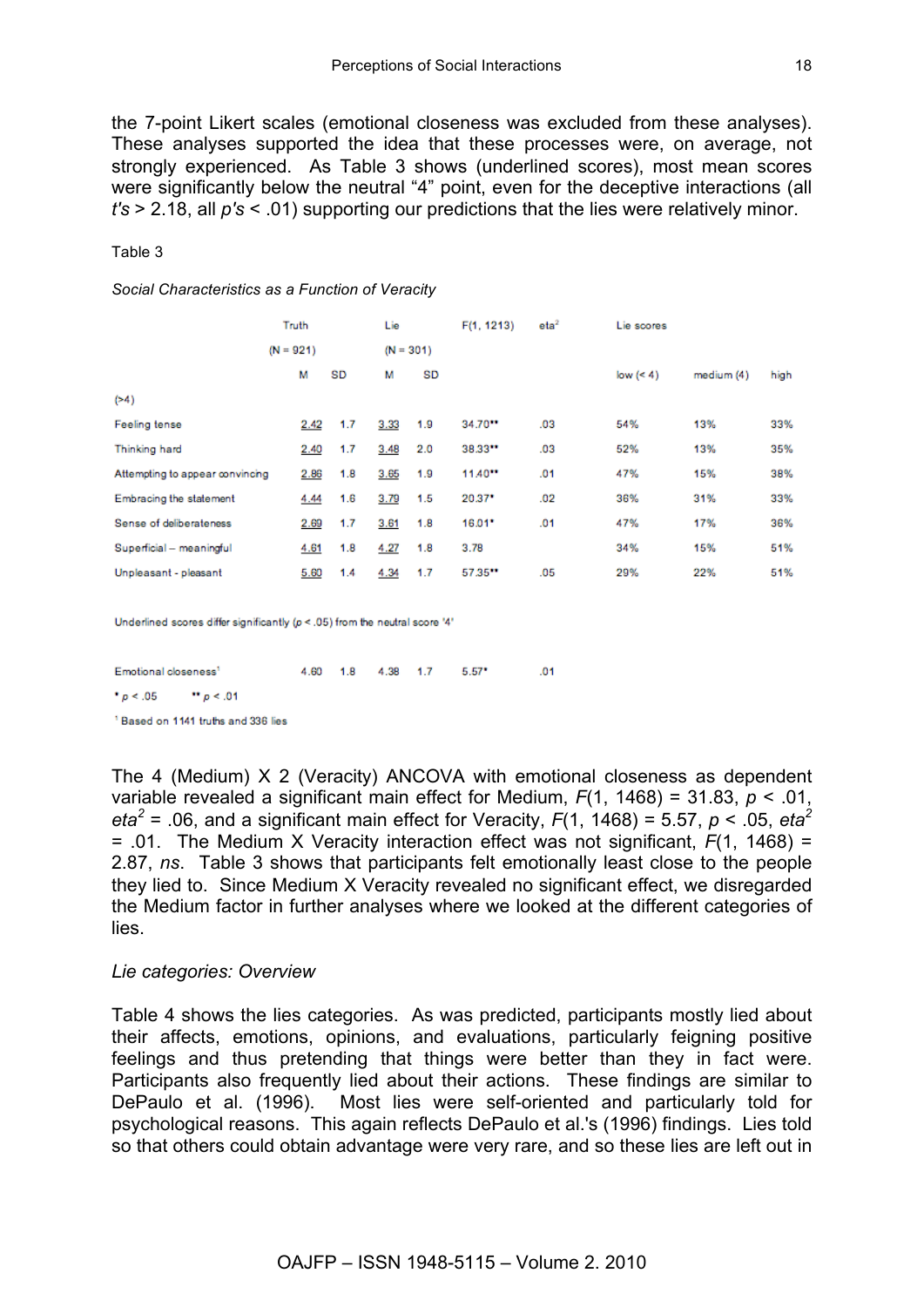all subsequent analyses where "reason of the lie" was included as a factor. Finally, as DePaulo et al. (1996) found, the vast majority of lies the participants told were outright lies.

Table 4

*Frequency of Deceptive Social Interactions as a Function of Content of the Lie, Reason for Lying and Type of Lie*

CONTENT<sup>1</sup>

| Positive feelings | 80 (28%)    |
|-------------------|-------------|
| Negative feelings | 27 (9.4%)   |
| Knowledge         | 22 (7.7%)   |
| Actions           | 100 (34.8%) |
| Explanations      | 30 (10.5%)  |
| Facts             | 28 (9.8%)   |

**REASON** 

| Self-psychological | 113 (38.7%) |
|--------------------|-------------|
| --                 |             |

| Self-advantage |  | 76 (26.0%) |
|----------------|--|------------|
|                |  |            |

- Other-psychological 95 (32.5%)
- $8(2.7%)$ Other-advantage

TYPE<sup>1</sup>

| Outright lies | 198 (68.3%) |
|---------------|-------------|
| Exaggerations | 59 (20.3%)  |
| Concealments  | 33 (11.4%)  |

<sup>1</sup> The totals don't add up to 303 due to some missing values

### *Content of the Lie and Social-interaction Characteristics*

In order to examine whether different categories of lie content are associated with different experiences, a MANCOVA was carried out with Content of the lie as the only factor and Participant as a covariate. The content factor had seven levels: the six content types (positive feelings, negative feelings, knowledge, actions, explanations, facts) and the truth condition. Dependent variables were the seven social-interaction characteristics. The multivariate effect was significant, *F*(42, 5683)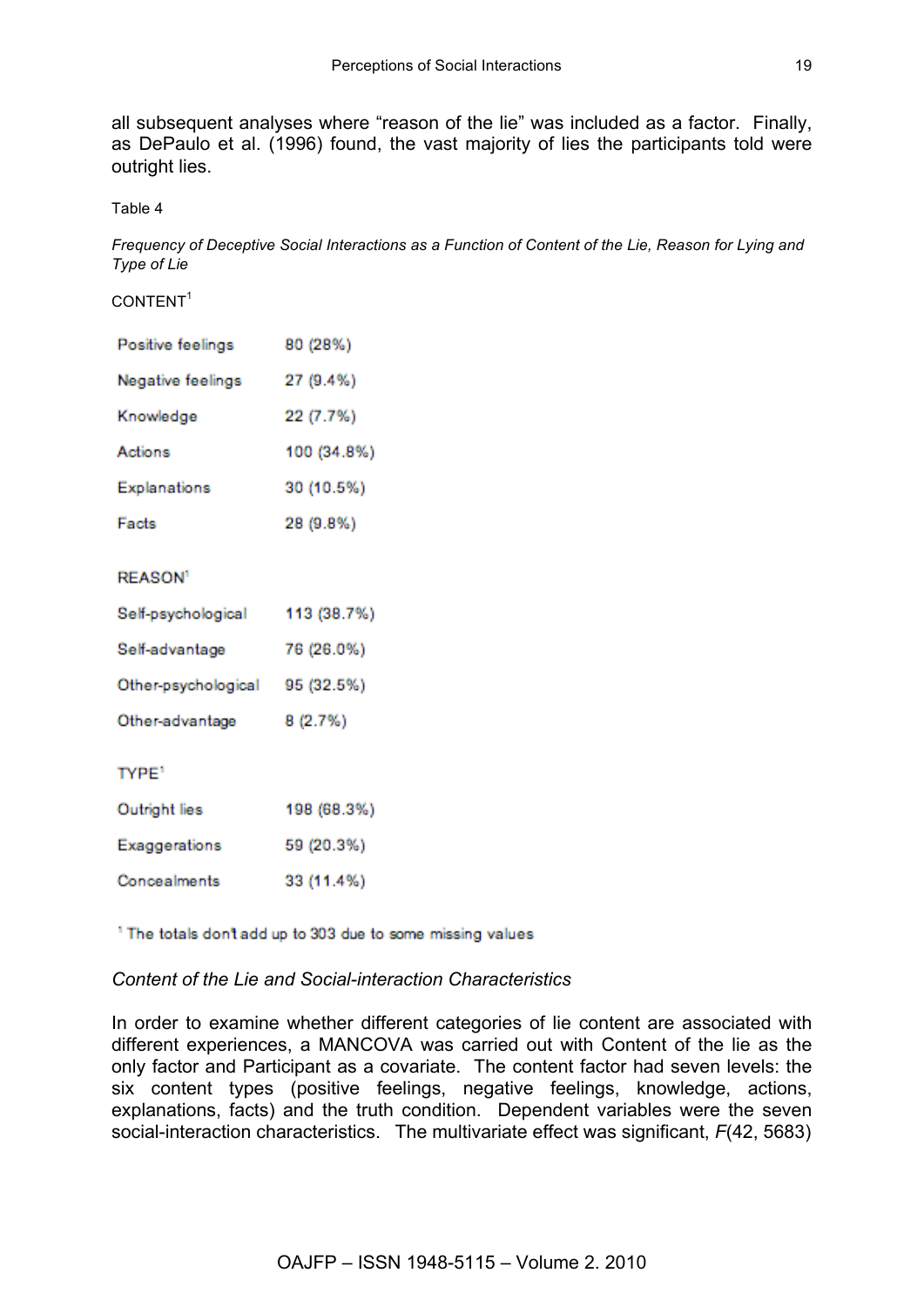$= 6.67$ ,  $p < 0.01$ , *eta*<sup>2</sup> = .04, and the univariate results are depicted in Table 5. Tukey posthoc tests revealed that the findings were primarily significant because the different content conditions differed from the truth condition; the content conditions did not differ significantly from each other. The ANCOVA for emotional closeness did not reveal a significant effect for content, *F*(1, 1467) = .83, *ns*. Our prediction that liars would experience less nervousness or cognitive load when lying about their feelings thus remains unsupported.

#### Table 5

| Content                               |                    |              |                    |                      |                    |                   |                    |                    |                    |                     |                    |                   |                   |           |            |                  |
|---------------------------------------|--------------------|--------------|--------------------|----------------------|--------------------|-------------------|--------------------|--------------------|--------------------|---------------------|--------------------|-------------------|-------------------|-----------|------------|------------------|
|                                       |                    | Pos feelings |                    | Neg feelings         | Knowledge          |                   | <b>Actions</b>     |                    |                    | <b>Explanations</b> | Facts              |                   | Truth             |           | F(6, 1217) | eta <sup>2</sup> |
|                                       | $N = 80$           |              | $N = 27$           |                      | $N = 22$           |                   | $N = 100$          |                    | $N = 30$           |                     | $N = 28$           |                   | $N = 938$         |           |            |                  |
|                                       | М                  | <b>SD</b>    | М                  | SD                   | м                  | SD                | М                  | SD                 | М                  | <b>SD</b>           | М                  | SD                | М                 | <b>SD</b> |            |                  |
| Feeling tense                         | 3.69 <sup>b</sup>  | 1.8          | 3.67 <sup>b</sup>  | 2.3                  | 2.66 <sup>ab</sup> | 1.7               | 3.28 <sup>b</sup>  | 1.9                | 3.13 <sup>b</sup>  | 2.2                 | 3.14 <sup>b</sup>  | 2.0               | 2.16 <sup>a</sup> | 1.5       | $21.20**$  | .10              |
| Thinking hard                         | 3.83 <sup>b</sup>  | 1.8          | 3.59 <sup>b</sup>  | 2.0                  | $3.27^{ab}$ 2.0    |                   | 3.34 <sup>b</sup>  | 2.0                | 3.43 <sup>b</sup>  | 2.3                 | 3.29 <sup>ab</sup> | 2.1               | 2.40 <sup>a</sup> | 1.7       | $15.44***$ | .07              |
| Attempt to appear convincing          | 3.75 <sup>b</sup>  | 1.8          | 3.30 <sup>ab</sup> | 1.9                  | $3.82^{ab}$ 2.0    |                   | 3.56 <sup>ab</sup> | 1.8                | $3.57^{ab}$ 2.1    |                     | 4.11 <sup>b</sup>  | 1.9               | 2.86 <sup>a</sup> | 1.9       | $7.42**$   | .04              |
| Embracing the statement               | 3.96 <sup>ab</sup> | 1.3          | 3.37 <sup>a</sup>  | 1.3                  | $3.93^{ab}$ 1.7    |                   | 3.60 <sup>a</sup>  | 1.5                | $3.67^{ab}$ 1.6    |                     | 4.29a              | 1.5               | 4.43 <sup>b</sup> | 1.6       | $7.25***$  | .04              |
| Sense of deliberateness               | 3.84 <sup>b</sup>  | 1.6          | 3.52 <sup>ab</sup> | 1.9                  | 3.63 <sup>ab</sup> | 1.8               | 3.47 <sup>b</sup>  | 1.9                | 3.53 <sup>ab</sup> | 1.9                 | 3.75 <sup>b</sup>  | 2.0               | 2.69 <sup>a</sup> | 1.7       | $11.44***$ | .05              |
| Superficial - meaningful $4.67ab 1.6$ |                    | 4.22ab       | 2.1                | $4.55$ <sup>ab</sup> | 1.6                | 3.90 <sup>a</sup> | 1.8                | 3.90 <sup>ab</sup> | 1.7                | 4.43 <sup>ab</sup>  | 1.8                | 4.62 <sup>b</sup> | 1.9               | $3.35*$   | .02        |                  |
| Unpleasant - pleasant                 | 4.12 <sup>a</sup>  | 1.7          | 3.89 <sup>a</sup>  | 2.0                  | 4.64 <sup>a</sup>  | 1.8               | 4.61 <sup>a</sup>  | 1.6                | 4.07 <sup>a</sup>  | 1.8                 | $4.43^a$           | 1.6               | 5.61 <sup>b</sup> | 1.4       | 29.62**    | .13              |
|                                       |                    |              |                    |                      |                    |                   |                    |                    |                    |                     |                    |                   |                   |           |            |                  |
| Emotional closeness <sup>1</sup>      | 4.61               | 1.7          | 4.61               | 1.7                  | 4.29               | 1.6               | 4.33               | 1.6                | 4.24               | 1.7                 | 4.46               | 1.7               | 4.60              | 1.8       | .83        |                  |
|                                       |                    |              |                    |                      |                    |                   |                    |                    |                    |                     |                    |                   |                   |           |            |                  |
| $^{\star} p < .05$<br>** $p < .05$    |                    |              |                    |                      |                    |                   |                    |                    |                    |                     |                    |                   |                   |           |            |                  |

*Social-interaction Characteristics as a Function of Content of the Lie*

<sup>1</sup> Based upon 86 positive feelings, 28 negative feelings, 28 knowledge, 110 actions, 31 explanations, 36 facts and 1156 truth

### *Reasons for the Lies and Social-interaction Characteristics*

In order to examine whether different reasons for lying are associated with different experiences, a MANCOVA was carried out with Reasons for the lies as the only factor and Participant as a covariate. This factor had four levels: the three reasons (self-oriented for psychological reasons, self-oriented for personal advantage, otheroriented for psychological reasons) and the truth condition. Dependent variables were the seven social-interaction characteristics. At a multivariate level, the MANCOVA reached a significant effect, *F*(21, 3477) = 13.04, *p* < .01, *eta2* = .07. The univariate results are shown in Table 6. Tukey posthoc tests showed that, similar to the content of the lie results, the significant effects were primarily due to the differences between the various reason conditions and the truth condition. Only one difference between reason conditions emerged. As we predicted, lies for personal gain were perceived as least meaningful. We also expected such lies to be more taxing in terms of feeling tenseness, cognitive load, etc. This prediction was not supported. The ANCOVA with emotional closeness as a dependent variable showed a significant effect,  $F(3, 1468) = 7.71$ ,  $p < .01$ ,  $eta^2 = .02$ . As Table 6 shows, lies meant to benefit others psychologically were told to people the liars felt emotionally closer to than lies told for selfish reasons. This also supports our prediction.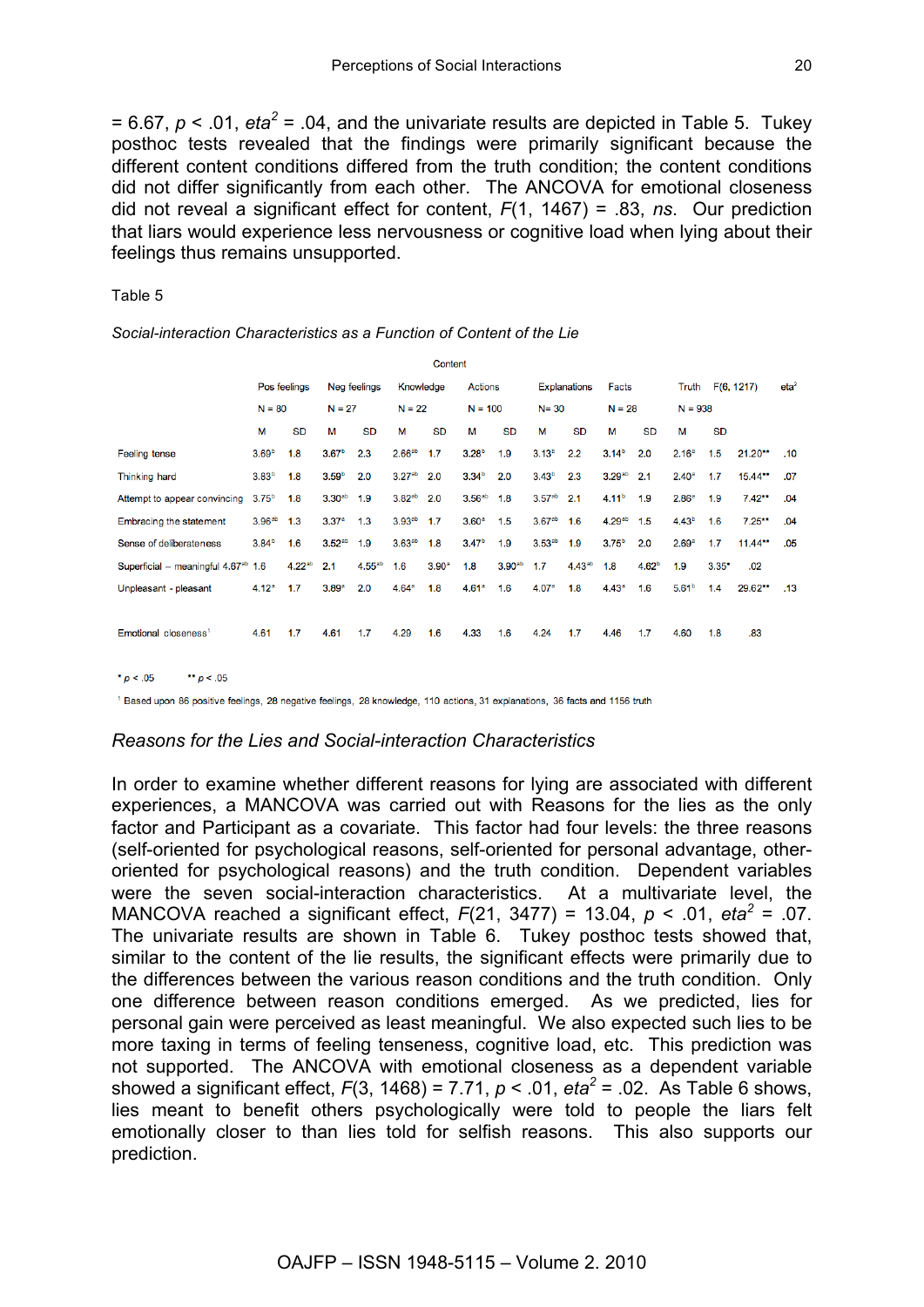#### Table 6

#### Reason Self-psychological Self-advantage Other-psychological truth  $F(3, 1217)$ M SD M **SD** M **SD** M  $SD$  $N = 113$  $N = 76$  $N = 95$  $N = 938$  $3.38<sup>b</sup>$   $2.0$  $3.33<sup>b</sup>$  1.9  $3.41^{b} 20$ **Feeling tense**  $2.16<sup>a</sup>$  1.5 40.35\*\* Thinking hard  $3.41<sup>b</sup>$  $2.1$  $3.54<sup>b</sup>$  $1.8$  $3.69<sup>b</sup>$  $2.0$  $2.40<sup>a</sup>$  $1.7$  $31.67**$  $3.60<sup>b</sup>$  $-19$ 3.79<sup>b</sup>  $3.69<sup>b</sup>$  $19$ Attempting to appear convincing  $19$  $2.88$ <sup>a</sup>  $1<sub>q</sub>$ 14.38\*\* Embracing the statement  $3.71<sup>a</sup>$  $1.5$  $3.78<sup>a</sup>$  $1.5$  $3.88<sup>a</sup>$  $1.6$  $4.43<sup>b</sup>$  $1.6$ 11.91\*\*  $3.48<sup>b</sup>$  $3.61<sup>b</sup>$  $1.9$  $3.89<sup>b</sup>$  $1.8$  $2.69<sup>a</sup>$  $1.7$ Sense of deliberateness  $1.7$ 23.19\*\* Superficial - meaningful  $4.23<sup>b</sup>$  $1.8$  $3.53<sup>a</sup>$  $1.8$  $4.78<sup>b</sup>$  $1.8$  $4.62<sup>b</sup>$  $1.9$  $9.80**$  $5.61<sup>b</sup>$ Unpleasant - pleasant  $4.47a$  $-1.7$  $4.42<sup>a</sup>$  $1.6$  $1.4$ 59.06\*\*  $3.95^{\circ}$  $1.7$  $4.34^{ab}$  1.7 Emotional closeness  $3.76^a$  1.7  $4.93<sup>c</sup>$  $1.6$  $4.60^{bc}$  1.8  $7.71**$  $* p < 0.05$ \*\*  $p < .01$

<sup>1</sup> based upon 128 self-psychological lies, 80 self-advantage lies, 109 other-psychological lies and 1156 truths

Social-interaction Characteristics as a Function of Reason for Lying

### *Type of Lie and Social-interaction Characteristics*

In order to examine whether different types of lie are associated with different experiences, a MANCOVA was carried out with Types of lie as only factor and Participant as a covariate. The types of lie factor had four levels: the three types of lie (outright, exaggerations, and subtle) and the truth condition. Dependent variables were the seven social-interaction characteristics. The analysis revealed a significant multivariate effect,  $F(21, 3495) = 11.89$ ,  $p < .01$ ,  $eta^2 = .06$ . The univariate results are presented in Table 7. Tukey posthoc tests showed that all three types of lies differed in various aspects from the truth condition. However, they also showed some differences between the different types of lie categories. The characteristics appeared to be most strongly present in subtle lies: Participants experienced more cognitive load and a stronger sense of deliberateness when telling subtle lies compared to telling outright lies and exaggerations. Participants also tried harder to appear convincing when telling subtle lies compared to when they told exaggerations. We then compared the mean scores with the neutral "4" score of the Likert scale. The significant findings are underlined in Table 7 (all *t's* > 2.12, all *p's* < .05). Apart from the scores regarding perceiving the deceptive social interaction as meaningful and pleasant, all mean scores for telling outright lies and exaggerations

were below "4" and many of them significantly below "4." None of the mean scores for subtle lies differed from "4" (all *t(32)'s* < 1.87, all *p's* > .07). The ANCOVA with emotional closeness as dependent variable revealed a significant effect, *F*(3, 1474) = 4.81,  $p < 0.01$ , *eta*<sup>2</sup> = 0.01. Participants felt least emotionally close to the people to whom they told subtle lies.

 $eta<sup>2</sup>$ 

 $0<sup>q</sup>$ 

 $.07$ 

റദ

 $.03$ 

 $.05$ 

 $.02$ 

 $.13$ 

 $.02$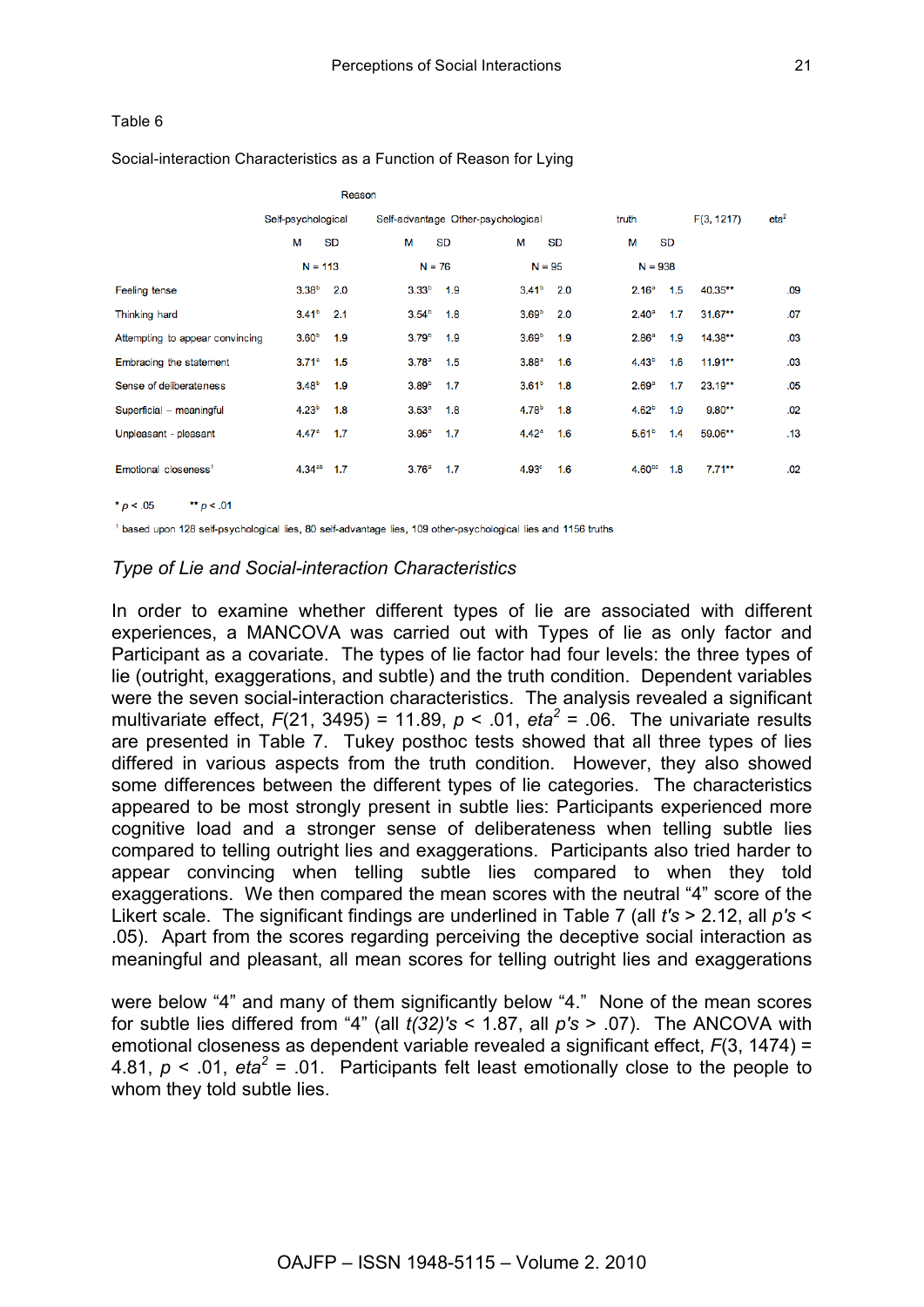#### Table 7

#### *Social-interaction Characteristics as a Function of Type of Lie*

| Type of lie                                                                     |                    |           |                        |              |                   |           |                   |           |                               |     |
|---------------------------------------------------------------------------------|--------------------|-----------|------------------------|--------------|-------------------|-----------|-------------------|-----------|-------------------------------|-----|
|                                                                                 | Outright           |           |                        | Exaggeration |                   | Subtle    |                   | Truth     | $F(3, 1223)$ eta <sup>2</sup> |     |
|                                                                                 | м                  | <b>SD</b> | М                      | <b>SD</b>    | M                 | <b>SD</b> | М                 | <b>SD</b> |                               |     |
|                                                                                 | $N = 198$          |           | $N = 59$               |              |                   | $N = 33$  | $N = 938$         |           |                               |     |
| Feeling tense                                                                   | 3.29 <sup>b</sup>  | 2.0       | 3.14 <sup>b</sup>      | 1.8          | 3.92 <sup>b</sup> | 1.9       | 2.16 <sup>a</sup> | 1.5       | 40.16**                       | .09 |
| Thinking hard                                                                   | 3.37 <sup>b</sup>  | 2.0       | 3.34 <sup>b</sup>      | 1.8          | 4.36 <sup>c</sup> | 1.8       | $2.40^{\circ}$    | 1.7       | 32.65**                       | .07 |
| Attempting to appear convincing                                                 | 3.60 <sup>bc</sup> | 1.9       | $3.41^{ab}$            | 1.6          | 4.49 <sup>c</sup> | 2.1       | 2.86 <sup>a</sup> | 1.9       | $17.12***$                    | .04 |
| Embracing the statement                                                         | 3.76 <sup>a</sup>  | 1.5       | 3.77 <sup>a</sup>      | 1.1          | $4.14^{ab}$       | 1.7       | 4.43 <sup>b</sup> | 1.6       | $11.94**$                     | .03 |
| Sense of deliberateness                                                         | 3.52 <sup>b</sup>  | 1.8       | 3.42 <sup>b</sup>      | 1.7          | $4.54^\circ$      | 1.7       | 2.69 <sup>a</sup> | 1.7       | 26.61**                       | .06 |
| Superficial - meaningful                                                        | 4.39 <sup>ab</sup> | 1.8       | 4.19 <sup>ab</sup> 1.7 |              | 3.70 <sup>a</sup> | 1.9       | 4.62 <sup>b</sup> | 1.9       | $4.26*$                       | .01 |
| Unpleasant - pleasant                                                           | 4.37 <sup>a</sup>  | 1.7       | $4.51^a$               | 1.7          | 3.91a             | 1.8       | 5.61 <sup>b</sup> | 1.4       | 56.12**                       | .12 |
| Underlined scores differ significantly ( $p < .05$ ) from the neutral score '4' |                    |           |                        |              |                   |           |                   |           |                               |     |
|                                                                                 |                    |           |                        |              |                   |           |                   |           |                               |     |
| Emotional closeness <sup>1</sup>                                                | 4.68 <sup>b</sup>  | 1.6       | $4.18^{ab}$            | 1.6          | 3.80 <sup>a</sup> | 1.8       | 4.60 <sup>b</sup> | 1.8       | $4.81***$                     | .01 |
| $p < .05$ ** $p < .01$                                                          |                    |           |                        |              |                   |           |                   |           |                               |     |

<sup>1</sup> Based upon 210 outright lies, 69 exaggerations, 44 subtle lies and 1156 truths

### *Lie Characteristics*

Table 8 gives an overview of the lie characteristics. All scores differed significantly from the neutral "4" score (all  $t(301)'s > 3.66$ ,  $p < .01$ ). Table 8 clearly demonstrates our prediction that most lies people told were minor. Most of them did not involve much planning, were not serious and it was not important if they were discovered. The other person rarely challenged the liar, and the liar mostly thought that the other persons believed their lies. The participants rarely felt that either they themselves, or the liar, would have been better off if the truth was told.

Table 8

*Lie Characteristics*

|                                              | м    | SD  |       | low $(4)$ medium $(4)$ | high $(>4)$ |
|----------------------------------------------|------|-----|-------|------------------------|-------------|
| Planning                                     | 2.86 | 2.0 | 67.5% | 6.5%                   | 26.0%       |
| Important to avoid getting caught            | 3.78 | 2.0 | 48.0% | 12.0%                  | 40.0%       |
| Serious                                      | 2.80 | 1.7 | 70.0% | 11.0%                  | 19.0%       |
| Did the other challenge?                     | 2.54 | 2.0 | 71.0% | 5.0%                   | 24.0%       |
| Did the other believe your lie?              | 5.10 | 1.8 | 31.0% | 17.0%                  | 52.0%       |
| How would the deceived have felt with truth? | 4.84 | 1.5 | 13.0% | 34.0%                  | 53.0%       |
| How would you have felt with truth?          | 4.37 | 1.7 | 24.0% | 29.0%                  | 47.0%       |

Underlined scores differ significantly (p < .05) from the neutral score '4'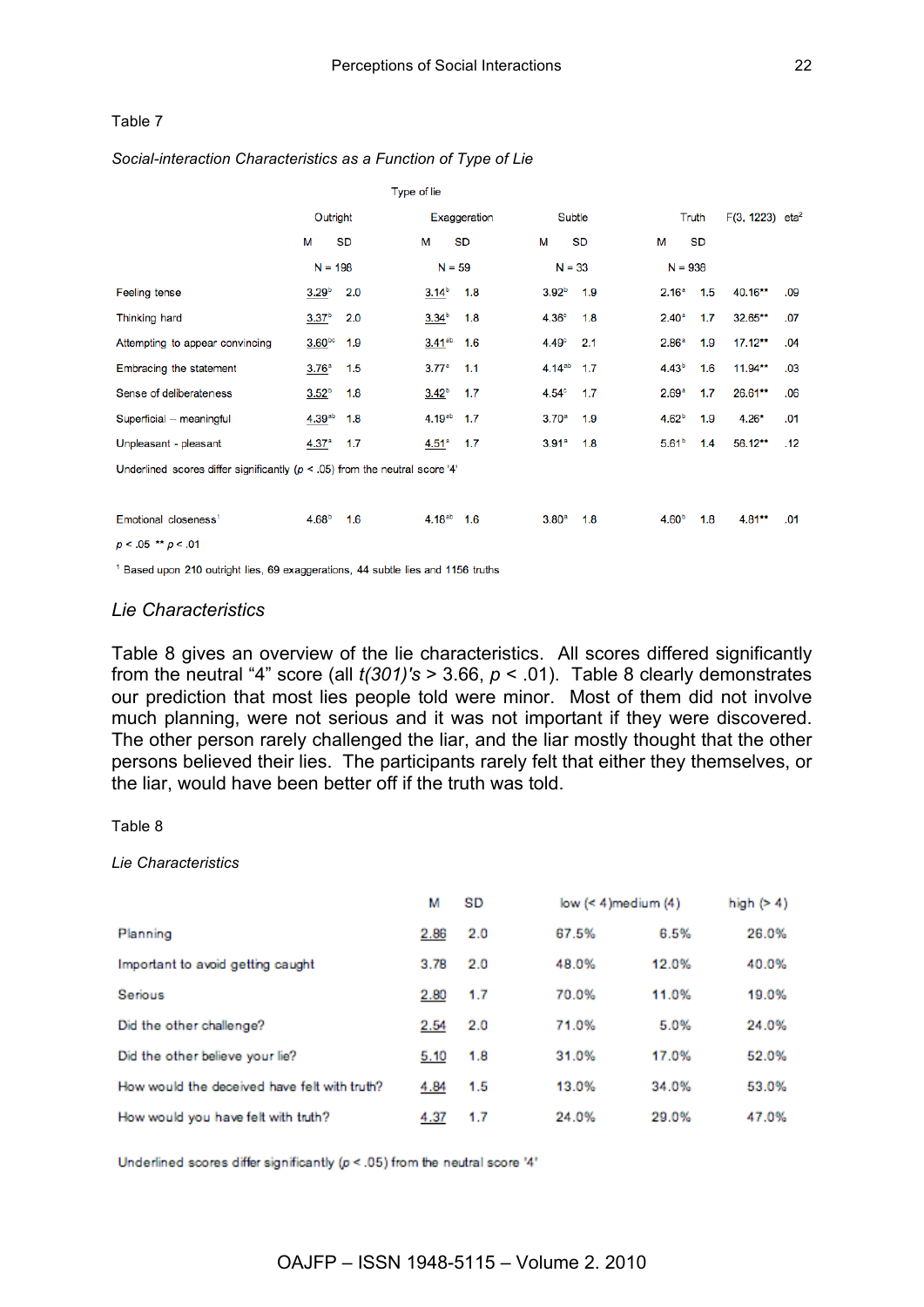#### Underlined scores differ significantly (*p* < .05) from the neutral score '4'

MANCOVAs were carried out examining whether Content of the lie, Reason to lie, and Type of lie had an impact on these lie characteristics. The MANCOVA with lie Content (positive feelings, negative feelings, knowledge, actions, explanations and facts) did not yield a significant multivariate effect, *F*(35, 1150) = 1.35, *ns*. The MANCOVA with Reason to lie (self-psychological, self-advantage, otherpsychological) as a factor was significant, *F*(14, 548) = 2.29, *p* < .01, *eta2* = .06, so was the MANCOVA with Type of lie (outright, exaggeration, subtle) as factor, *F*(14, 536) = 2.33,  $p < 0.01$ , *eta*<sup>2</sup> = .06. Table 9 shows the univariate results and reveals similar findings for Reasons to lie and Type of lie. For both, significant differences only emerged regarding the seriousness of the lie and how participants would have felt if they had told the truth. Lies told for the liar's own psychological benefit were perceived as less serious than lies told for another person's psychological benefit.

#### Table 9

*Lie Characteristics as a Function of Reasons for Lying*

|                                              |                    |           | <b>REASON</b>   |           |                                    |           |                  |     |
|----------------------------------------------|--------------------|-----------|-----------------|-----------|------------------------------------|-----------|------------------|-----|
|                                              | Self-psychological |           |                 |           | Self-advantage Other-psychological | F(2, 280) | eta <sup>2</sup> |     |
|                                              | $N = 113$          |           | $N = 76$        |           |                                    | $N = 95$  |                  |     |
|                                              | м                  | <b>SD</b> | м               | <b>SD</b> | м                                  | <b>SD</b> |                  |     |
| Planning                                     | 2.63               | 1.9       | 3.28            | 2.1       | 2.94                               | 1.9       | 2.95             |     |
| Important to avoid getting caught            | 3.56               | 1.9       | 3.87 2.2        |           | 4.14                               | 1.9       | 2.44             |     |
| <b>Seriousness</b>                           | 2.54 <sup>a</sup>  | 1.5       | $3.02^{ab}$ 1.9 |           | 3.07 <sup>b</sup>                  | 1.6       | $3.06*$          | .02 |
| Did the other challenge?                     | 2.44               | 2.0       | 2.70            | 1.9       | 2.57                               | 1.9       | .49              |     |
| Did the other believe your lie?              | 5.15               | 1.9       | 4.87            | $-1.7$    | 5.32                               | 1.7       | 1.19             |     |
| How would the deceived have felt with truth? | 4.58 <sup>a</sup>  | 1.4       | $4.63^a$ 1.7    |           | 5.44 <sup>b</sup>                  | 1.4       | $10.18*$         | .07 |
| How would you have felt with truth?          | 4.41               | 1.8       | 4.33            | 1.8       | 4.38                               | 1.8       | .02              |     |

Lie Characteristics as a Function of Type of Lie

|                                              |                    |           |                    | I IFE UF LIE |                 |        |           |                  |
|----------------------------------------------|--------------------|-----------|--------------------|--------------|-----------------|--------|-----------|------------------|
|                                              | Outright           |           | Exaggerations      |              | Concealment     |        | F(2, 286) | eta <sup>2</sup> |
|                                              | М                  | <b>SD</b> | м                  | SD           | м               | sd     |           |                  |
| Planning                                     | $2.81$ 1.9         |           | $2.66$ 1.8         |              | 3.58 2.4        |        | 2.25      |                  |
| Important to avoid getting caught            | $3.71$ 2.0         |           | $3.54$ 1.8         |              | 4.57            | 1.9    | 2.85      |                  |
| <b>Seriousness</b>                           | $2.68^a$ 1.6       |           | $2.75^{\circ}$ 1.6 |              | $3.73^b$ 2.0    |        | $6.44***$ | .04              |
| Did the other challenge?                     | $2.51$ $2.0$       |           | 2.69               | 1.9          | 2.61            | 1.9    | .23       |                  |
| Did the other believe your lie?              | $5.18$ 1.8         |           | $5.19$ 1.8         |              | 4.76            | $-1.8$ | 1.03      |                  |
| How would the deceived have felt with truth? | $5.01^{\circ}$ 1.5 |           | $4.44^a$ 1.4       |              | $4.67^{ab}$ 1.9 |        | $3.64*$   | .03              |
| How would you have felt with truth?          | 4.40               | 1.8       | 4.43               | 1.6          | 4.15            | - 2.0  | .40       |                  |
|                                              |                    |           |                    |              |                 |        |           |                  |

TVDE OF UP

#### \*  $p < .05$ \*\*  $p < .01$

Also, the participants thought that the deceived would have felt particularly worse if the participant had not told an other-oriented lie. Concealments were perceived as more serious than outright lies and exaggerations, and participants believed that the deceived would have felt particularly worse off if they had not told an outright lie.

We then correlated these seven lie characteristics with the lie scores of the emotional-closeness scale and the lie scores of the seven social-interaction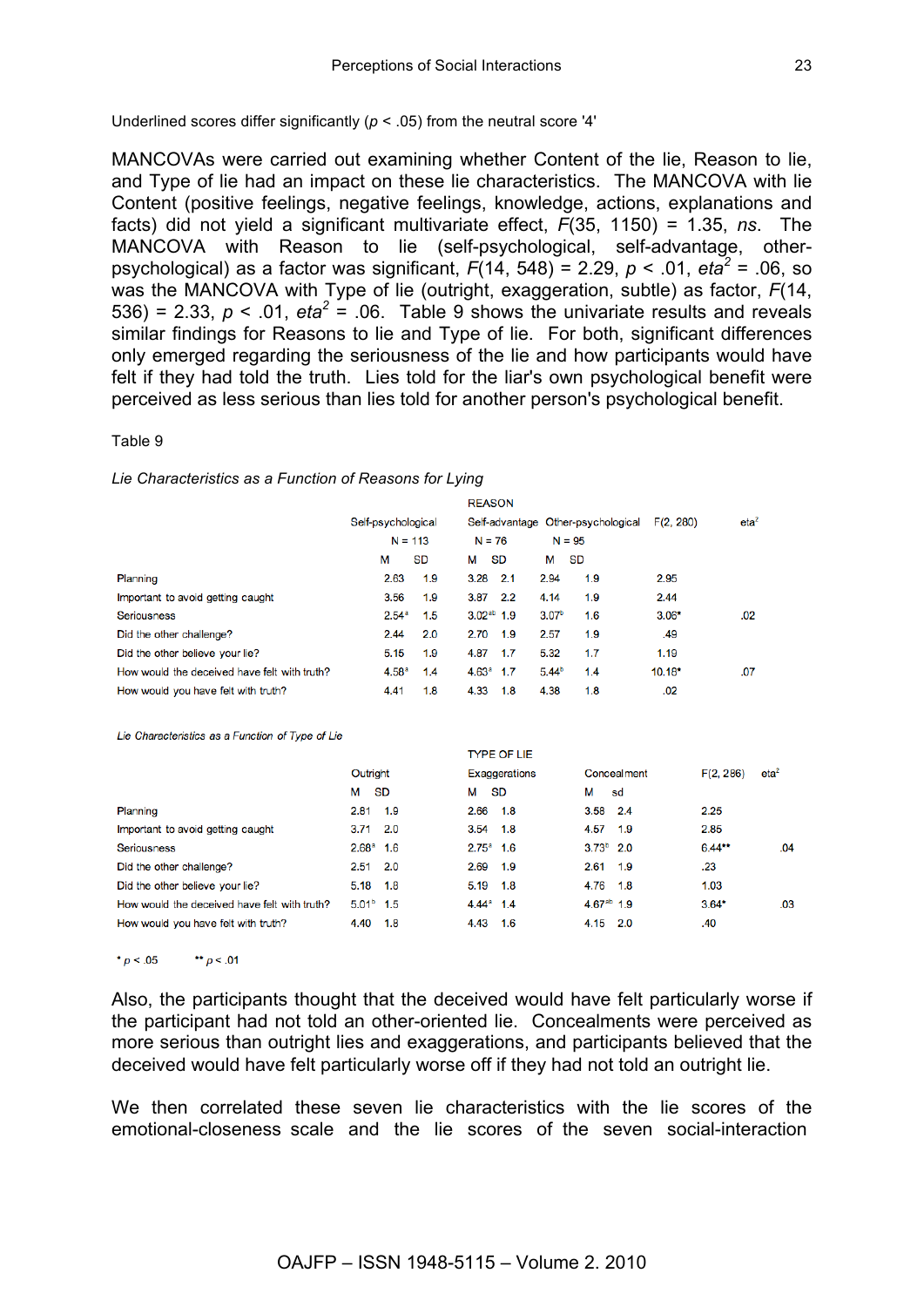characteristics. For three of these seven lie characteristics, a substantial number of significant correlations emerged and they are reported in Table 10. As Table 10 reveals, the more the lie was planned in advance, the more tense the participants felt when lying, the more cognitive load and the more sense of deliberateness they experienced while lying, the harder they tried to appear convincing when they lied, and the less pleasant they perceived their deceptive interactions. As was predicted, the more important the participants found it to avoid getting caught, the more tense they felt when they lied, the more they had to think hard while lying, the more they tried to appear convincing when lying, the more they would embrace their statements, the more they experienced a sense of deliberateness during deception, and the less pleasant they perceived the deceptive interaction. An identical pattern of correlations emerged when seriousness of the lie was taken into account, again supporting our predictions.

#### Table 10

*Correlations between Social-interaction Characteristics and Lie Characteristics*

|                                  | Planned in advance  | Important to avoid<br>getting caught | Serious             |  |
|----------------------------------|---------------------|--------------------------------------|---------------------|--|
|                                  | $N = 302$           | $N = 302$                            | $N = 302$           |  |
| Feeling tense                    | $.20**$             | .37                                  | .42                 |  |
| Thinking hard                    | .23**               | .37                                  | .41                 |  |
| Attempting to appear convincing  | .25**               | .37                                  | .41                 |  |
| Embracing the statement          | .11                 | .16                                  | .22**               |  |
| Sense of deliberateness          | .19                 | $.32**$                              | .31                 |  |
| Superficial - meaningful         | .00                 | .00                                  | $-01$               |  |
| Unpleasant - pleasant            | $-15$ <sup>**</sup> | $-31$ <sup>**</sup>                  | $-37$ <sup>**</sup> |  |
| Emotional closeness <sup>1</sup> | .02                 | -.06                                 | $-0.05$             |  |

#### $^{\bullet} p < .05$  $\frac{m}{p}$  < .01

<sup>1</sup> Based upon the one conversation partner data only ( $N = 270$ )

# *An Alternative Explanation: The Role of Emotional Closeness*

The results revealed significant differences between truths and lies for the socialinteraction characteristics (being tense, thinking hard, trying to appear convincing, etc.). However, the data are correlational, and we therefore cannot rule out that factors other than deception have caused the differences between deceptive and truthful interactions. A plausible explanation is that the differences are caused by how close the participants felt to the person with whom they were interacting. In order to examine this, different analyses were carried out. First, the emotional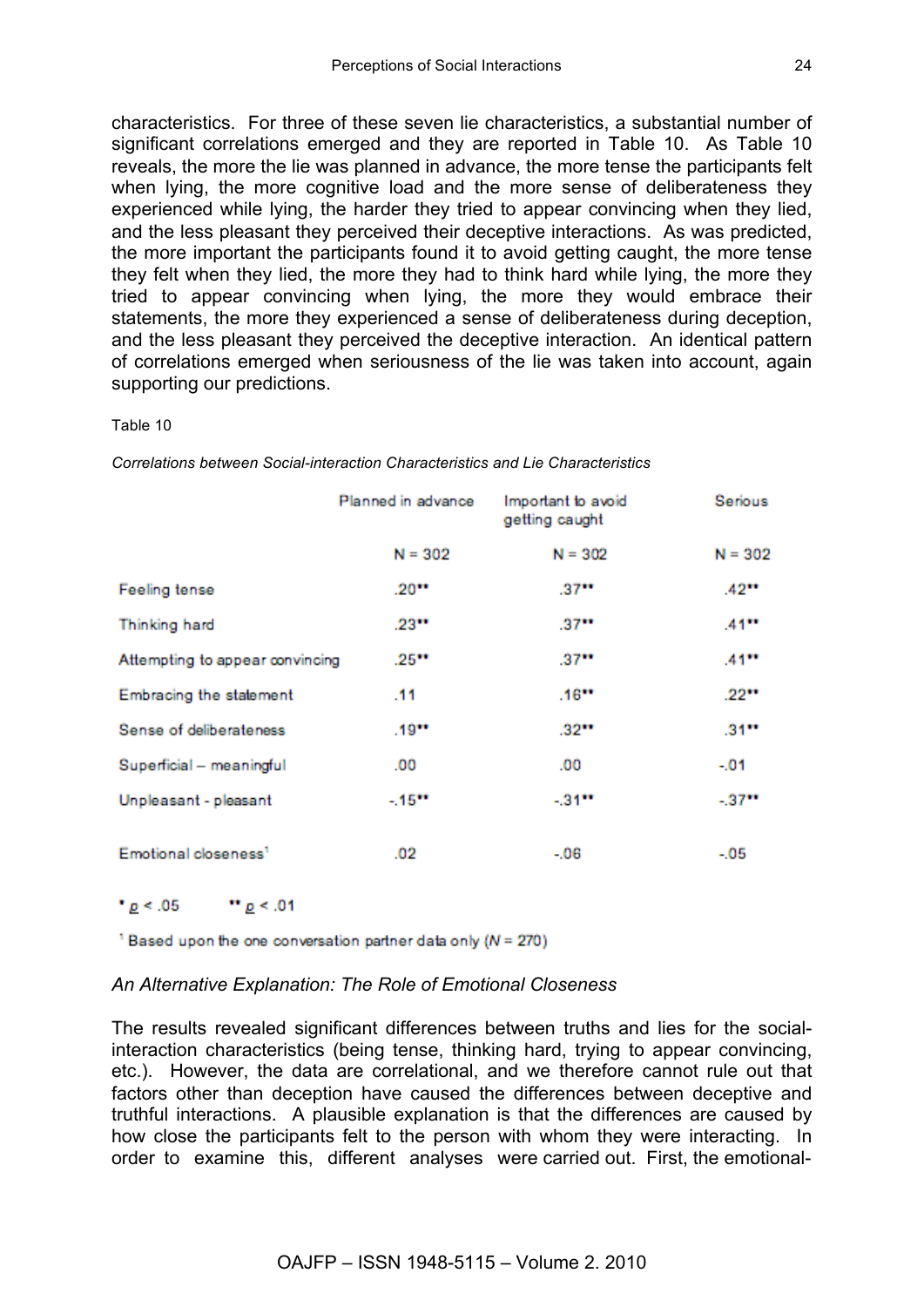closeness scores were correlated with the seven social-interaction characteristics. Separate analyses were conducted for deceptive and truthful interactions. Only the data for the interactions involving only one other person were included (*N* = 1074), as the other social interactions resulted in multiple emotional-closeness data for each social interaction. Table 11 provides the results. It shows a clear relationship between emotional closeness and how the interactions were perceived. As we predicted, in general terms, participants felt more at ease in social interactions with people they were emotionally close to and interpreted these interactions as more meaningful and pleasant. This applied to both truthful and deceptive interactions.

#### Table 11

*(i) Correlations between Emotional Closeness and Social-interaction Characteristics and (ii) Social Characteristics as a Function of Veracity Without and With Emotional Closeness as a Covariate*

|                                       | Emotional closeness             |                     |              |     |           |           |            |      |                             |      |
|---------------------------------------|---------------------------------|---------------------|--------------|-----|-----------|-----------|------------|------|-----------------------------|------|
|                                       | Truthful interactions Deceptive |                     |              |     | Truth     | Lie       | F(1, 1071) | eta2 | F(1, 1070)                  | eta2 |
|                                       | $n = 803$                       |                     | interactions |     |           |           |            |      |                             |      |
|                                       |                                 |                     | $n = 271$    |     | $n = 803$ | $N = 271$ |            |      | with emotional closeness as |      |
|                                       |                                 |                     |              |     |           |           |            |      | covariate                   |      |
|                                       | М                               | SD                  | м            | SD  |           |           |            |      |                             |      |
| Feeling tense                         | $-38"$                          | $-21$ <sup>**</sup> | 2.13         | 1.6 | 3.39      | 1.9       | 116.27**   | .10  | 102.92**                    | .09  |
| Thinking hard                         | $-42$                           | $-18$               | 2.37         | 1.7 | 3.53      | 2.0       | 88.90**    | .08  | 75.97**                     | .07  |
| Attempting to appear                  | $-21$ <sup>**</sup>             | $-12"$              | 2.83         | 1.9 | 3.68      | 1.9       | 40.75**    | 04   | 34.10                       | 03   |
| convincing                            |                                 |                     |              |     |           |           |            |      |                             |      |
| Embracing the statement               | .01                             | $-03$               | 4.43         | 1.7 | 3.77      | 1.5       | 33.07      | .03  | $32.24**$                   | .03  |
| Sense of deliberateness               | $-30**$                         | $-21$ <sup>**</sup> | 2.67         | 1.7 | 3.62      | 1.8       | 59.87**    | .05  | 49.44**                     | .04  |
| Superficial - meaningful              | .43                             | $.54**$             | 4.70         | 1.9 | 4.28      | 1.8       | $10.50**$  | .01  | 3.51                        |      |
| Unpleasant - pleasant                 | 44                              | $.30**$             | 5.63         | 1.4 | 4.25      | 1.7       | 175.24**   | .14  | 164.50**                    | .13  |
| $^{\bullet} p < .05$<br>$m_{D}$ < .01 |                                 |                     |              |     |           |           |            |      |                             |      |

We then ran two MANCOVAs. In the first analysis, Veracity was a factor and Participant a covariate. The seven social-interaction characteristics were the dependent variables. In the second MANCOVA, Veracity was the factor and Participant and Emotional closeness the covariates. The results are presented in Table 11. The first MANCOVA showed a significant multivariate effect for Veracity, *F*(7, 1065) = 35.09,  $p < .01$ , *eta*<sup>2</sup> = .19, and the univariate tests revealed that participants were more tense, and experienced more cognitive load and a stronger sense of deliberateness in the deceptive conversations. They also tried harder to appear convincing in these conversations and embraced their statements less. They found their truthful interactions more meaningful and more pleasant. The second analysis also revealed a multivariate effect for Veracity, *F*(7, 1064) = 33.60, *p* < .01, *eta2* = .18. As Table 11 shows, compared to the first analysis, the univariate results of the second analysis remained virtually the same. The only difference was that the effect of perceiving the interaction as meaningful disappeared.

 $\Box$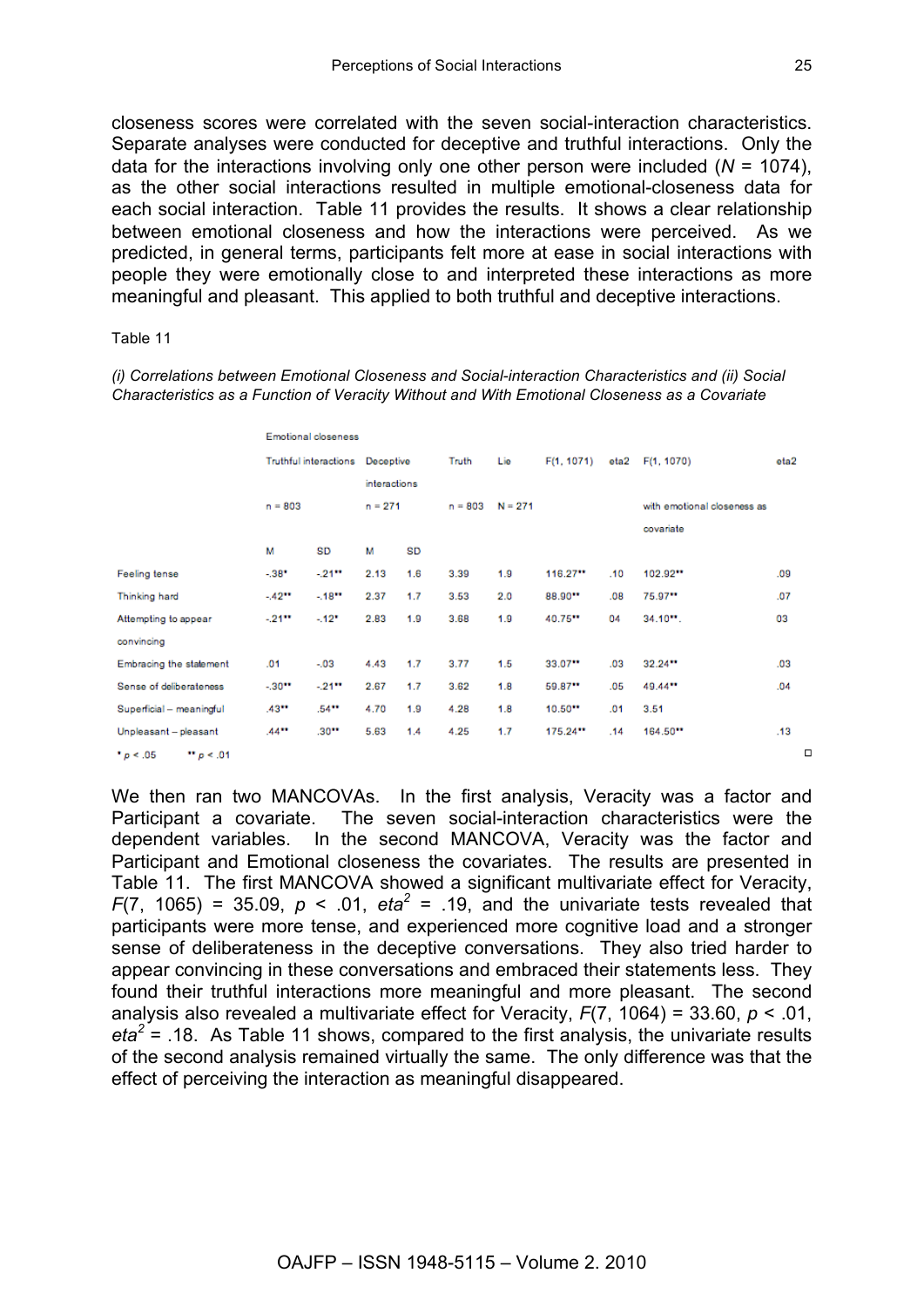#### **Discussion**

# *Testing Deception Theories*

This is the first study where dominant theoretical perspectives about how people experience lying in everyday life have been put to an empirical test. We found strong support for the theoretical views that lying is somewhat more taxing than telling the truth. Compared to when our participants told the truth, they were slightly more tense, and experienced more cognitive load and sense of deliberateness when they lied. They also tried a bit harder to make a convincing impression when they lied, embraced their deceptive statements somewhat less, and found deceptive interactions somewhat less meaningful and pleasant. Although lying was thus more taxing than telling the truth, the average lie was minor. Typically, participants did not feel much tenseness or experience cognitive load when they lied, did not plan their lies much in advance, did not find it important to avoid getting caught, and did not find the lie serious. They were often not challenged by the other, and they often thought that the other believed their lie. They also felt that both they themselves, and the other person, were better off with the truth being withheld.

These findings have three important implications. First, it is the first empirical validation in a daily life situation of widely used theoretical perspectives on deception. Second, it sheds light on some of the ongoing debates in deception theory, particularly about the question of whether lying is typically cognitively more demanding than telling the truth. Our data revealed that it is. Third, it sheds light on the popular belief that liars are typically nervous (Akehurst, Köhnken, Vrij, & Bull, 1996; Bond & Rao, 2004; DePaulo & Morris, 2004; Strömwall, Granhag, & Hartwig, 2004; Taylor & Hick, 2007; Vrij, Akehurst, & Knight, 2006; Vrij & Semin, 1996). They are typically not. Indeed, our participants were on average a bit more tense when they lied compared to when they told the truth, but labeling them as "nervous" would be an exaggeration given the low levels of tenseness reported by the participants.

### *Different Lies, Different Experiences*

Participants' experiences were correlated with the type of lie they told. The more serious the lie was, and the more important it was to avoid getting caught, the more tenseness, cognitive load, and sense of deliberateness they experienced, the harder they tried to appear convincing, and the more unpleasant the interaction was. In other words, higher stakes lies are more taxing than lower stakes lies. Interestingly, we also found positive correlations between lies being taxing and the amount of planning that was put into the lie. Perhaps one would think that planning makes lying *less* taxing, yet this was not what we found. The lies that are planned in advance are likely to be more serious (our data support this: Planning of the lie and seriousness of the lie were significantly correlated, *r*(60) = .42, *p* < .01), and serious lies are more taxing. However, it may also suggest that people have little faith in their own planning. If they really were confident that their planning would lead to a successful lie, then lying should become less taxing. Future studies could examine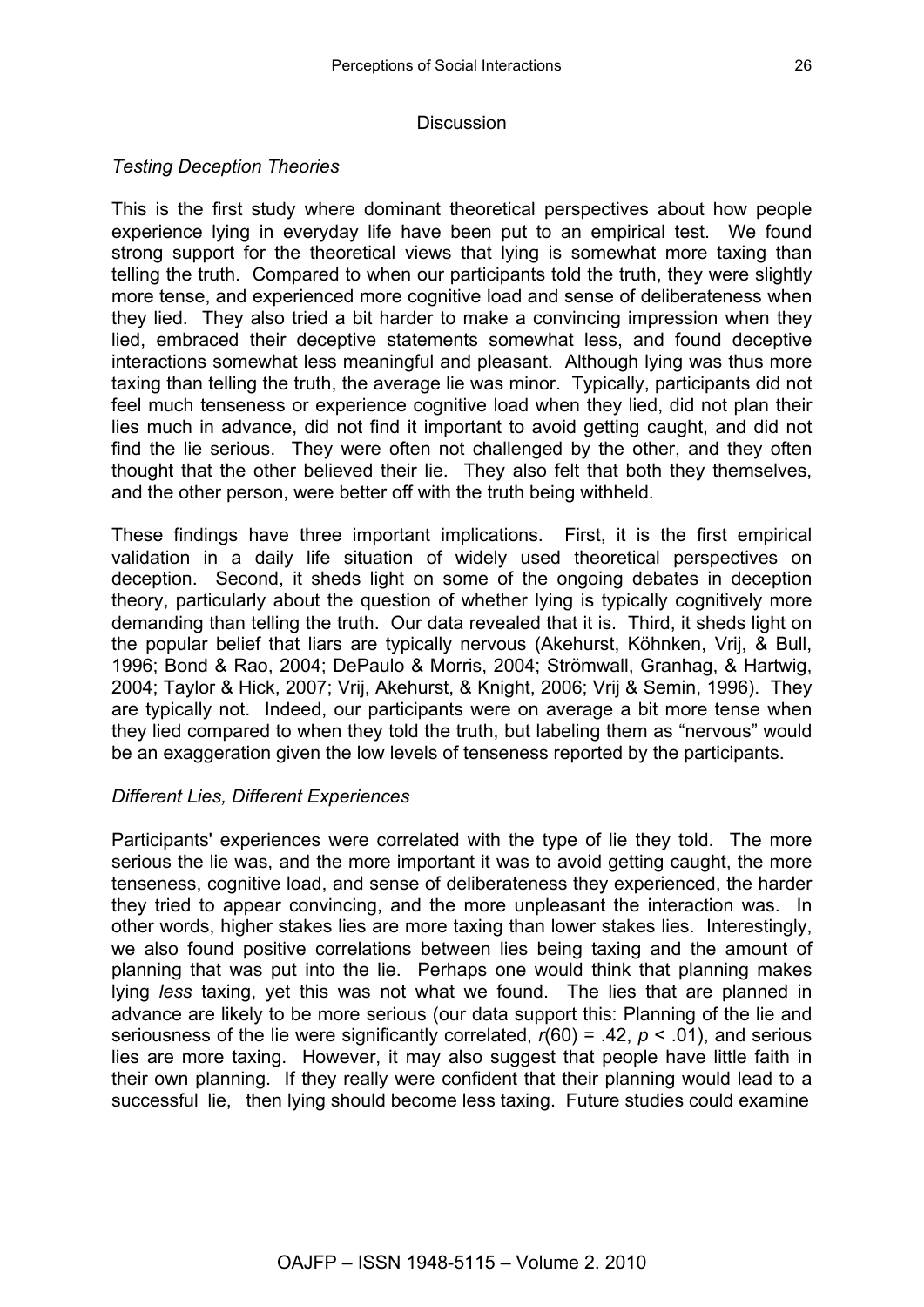how much faith people have in planning their lies and what influences it. It could be that they think that planning would not much improve their lying skills. Alternatively, they may think that planning a lie is difficult, because they cannot predict how the deceptive conversation is going to develop exactly.

We also examined how the type of lie, content of the lie, and reasons to lie influenced participants' experiences. We predicted that participants would find lying for their own personal (material) advantage more serious than lying for psychological reasons or for the benefit of others. This was not the case. This may also explain why the lies told to pursue self-advantage were not perceived as more taxing in terms of tenseness and cognitive load. However, there was evidence that lies told for one's own material sake were perceived more negatively. As we predicted, the social interactions that incorporated these lies were seen as less meaningful.

We further predicted that participants would find lying about their opinions and feelings less taxing than lying about facts, perhaps because of the difficulties that observers face in verifying the veracity of statements about feelings. This prediction was not supported, and no differences between lying about opinions and feelings or actions emerged. Perhaps liars do not realize the difficulties that observers face in checking the veracity of their statements when they lie about their opinions and feelings, or, alternatively, perhaps our assumption that some types of lies are more difficult to verify than others is untrue.

The most striking differences emerged when we looked at the type of lie participants told: Subtle lies (concealments) were considered as more serious than outright lies and exaggerations. They also led to a greater sense of deliberateness than outright lies and exaggerations, and were perceived as cognitively more demanding than outright lies and exaggerations. The latter finding is interesting as it indicates that liars' perceptions of how cognitively demanding it is to lie are not just influenced by the difficulties they face in formulating the lie: Deliberately not saying something is obviously easier in terms of formulating the lie than fabricating a statement. The way in which the type of lie was related to the seriousness of the lie is also interesting. Observers typically perceive concealments as less serious than outright lies or exaggerations (Bavelas et al., 1990), yet our participants perceived concealments as more serious. We believe that this is because our participants chose to conceal information rather than fabricate a statement when they lied about more serious issues. Perhaps they did so because they thought that the consequences would be less serious in case they were caught, or perhaps they thought that concealing information would make the lie detection task for the other person more difficult because they did not provide information that could be verified. The extent to which people actually select the type of lie they tell, and the reasons why they do so, could be examined in future research.

# *Frequency of Lying*

With regard to the frequency of Iving, the findings revealed that Iving was a frequent event, with participants reported to have lied in one out of every four conversations they had. This 1:4 ratio is identical to the ratio found by DePaulo and her colleagues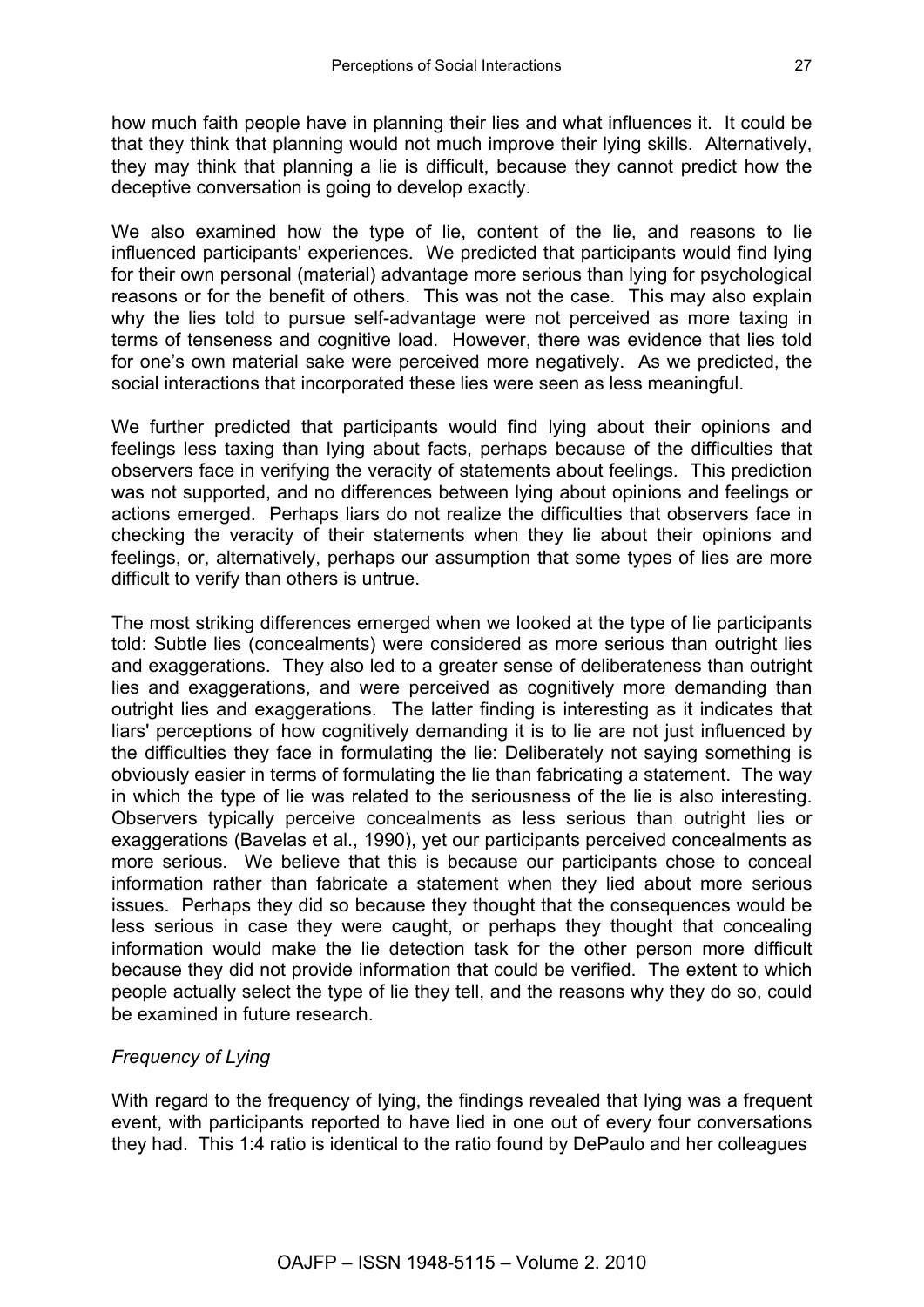in their diary study. Other findings also resembled DePaulo et al.'s (1996) findings: Most lies were told via an indirect medium (telephone, chat box or text message) rather than face to face; participants mostly lied by feigning positive feelings and opinions, but also lying about their actions was commonplace; most lies were selforiented and particularly told to obtain psychological benefit; and most lies were outright.

# *Emotional closeness*

We also examined how emotionally close participants felt to the persons they interacted with. Again replicating DePaulo et al.'s (1996) findings, we found that lies were most often told to people to whom the participants felt emotionally less close. When we looked at the reason why the participants lied, we found that lies that benefited others were told to people the liar felt close to. We also found that how participants felt about their conversation partners affected how they experienced their social interactions. The more close they felt to their conversations partners, the more pleasant and meaningful they found the interaction, and the less tenseness, cognitive load, and sense of deliberateness they experienced in these interactions. The more close they felt to their conversation partners, the less hard they tried to appear convincing. As we predicted, these correlations emerged in both truthful and deceptive interactions. The latter suggests that people feel more at ease and more pleasant when they lie to people they like than when they lie to people they like less. We believe that this is because the positive feelings experienced by our participants when they interacted with someone they liked, overshadowed any negative feelings they may have felt because of the lie they told. It is important to realize that the average lie told in the present study was minor, and that this assumption relates to those minor lies. A totally different picture emerges when serious lies are told, as they elicit particularly negative feelings when they are told to people the liar feels close to (DePaulo, Ansfield, Kirkednol, & Boden, 2004; DePaulo, Wetzel, Sternglanz, & Walker Wilson, 2003).

# *Alternative Interpretations for the Findings*

Perhaps the main reason why we measured emotional closeness is to check whether it could provide an alternative explanation for our main finding that deceptive social interactions are perceived as slightly more taxing than truthful interactions. A limitation of our dataset is that it is correlational and that we cannot rule out that factors other than veracity have caused the differences between truthful and deceptive interactions. We expected emotional closeness to be the most obvious alternative interpretation. We predicted, and found, that participants would feel more at ease when they interacted with people to whom they feel close. We also predicted, and found, that participants were least likely to lie to people to whom they feel emotionally close. Combining the two could mean that participants found truthful interactions less taxing than deceptive interactions because they felt emotionally closer to the people to whom they spoke the truth. Our analyses provided no support for this alternative interpretation, because lies were still perceived as more taxing when we controlled for how emotionally close the liars felt to their conversation partner.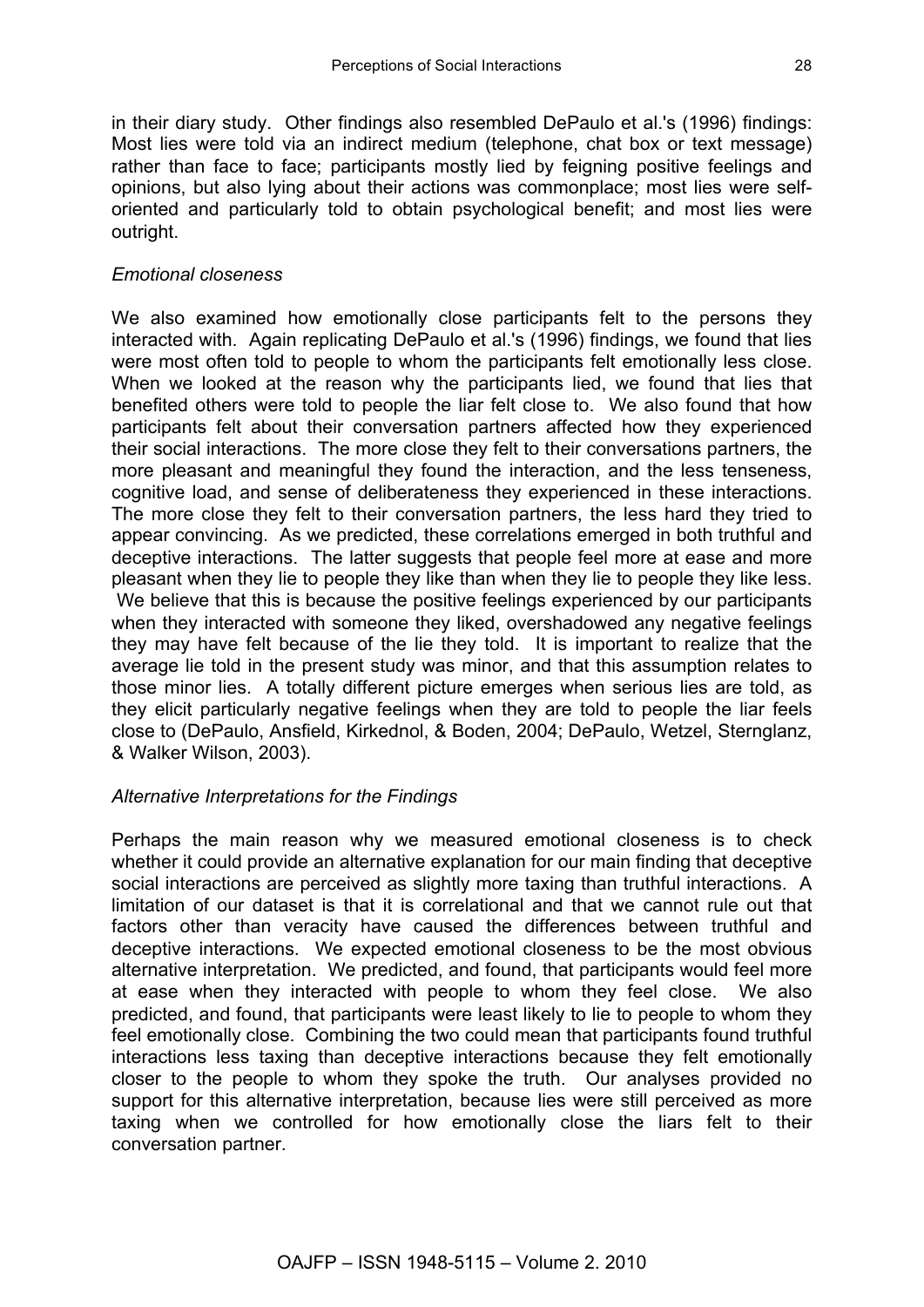# *Implications for Professional Lie Catchers*

The experiment revealed that people lie frequently, often getting away with their lies. These findings could benefit professional lie catchers, such as police officers and security personnel. Due to the frequency and the success of lying in daily life, liars may gain confidence in their deception skills. However, this may be misplaced. Lying in daily life is not the same as lying in police interviews and security settings, and the lies told in daily life are probably easier than in such settings. One reason why liars get away with their lies in daily life is that lie catchers in daily life (e.g., romantic partners, friends, acquaintances) often exert a truth bias and tend to believe the stories told to them (Vrij, 2008). This is not the case for professional lie catchers who are often more suspicious (Meissner & Kassin, 2002, 2004). Another reason is that it is easier to fool people we know (e.g., romantic partners, friends, and acquaintances) than strangers (e.g., professional lie catchers). As relationships develop, people become more skilled at crafting communications uniquely designed to fool the known person. That is, throughout interactions with those known persons, liars have learned to tell a lie in such a way that it is difficult for these known persons to detect (Anderson et al., 1999; Vrij, 2008). Third, the negative consequences of getting caught are more serious in police interviews and security settings than in most daily life situations, and the higher the stakes, the more difficult it is to lie successfully, a phenomenon called the motivational-impairment effect (DePaulo & Kirkendol, 1989; Vrij, 2008). Fourth, conversation rules hamper lie detection in daily life (Vrij, 2008). These rules dictate that it is inappropriate, strange, or impolite for the listener to question a speaker, yet further questioning is often necessary to detect deceit (Vrij, 2008). Conversation rules further dictate that a listener looks the speaker in the eyes, yet the eyes generally do not reveal reliable information about deception (DePaulo et al., 2003; Vrij, 2008).

Professional lie catchers can employ certain interview styles that increase the chance of lie detection. Three styles have recently been recommended in the professional lie-detection literature,

- i. asking unanticipated questions,
- ii. imposing cognitive load, and
- iii. the Strategic Use of Evidence (SUE) technique.

One consistent finding in deception literature is that liars prepare themselves for possible interviews (Granhag, Andersson, Strömwall, & Hartwig, 2004; Granhag, Strömwall, & Jonsson, 2003; Hartwig, Granhag, & Strömwall, 2007; Vrij et al., 2009). However, this planning by liars can provide weaknesses that investigators can exploit. Specifically, this strategy for the liar to prepare is limited in its utility: It may work, but only if the liar correctly anticipates the questions that will be asked. If investigators ask questions that the liars did not anticipate, the liars will not be able to use their planned answers. Liars can refuse to answer these unanticipated questions but such "Don't know" or "Can't remember" answers will create suspicion if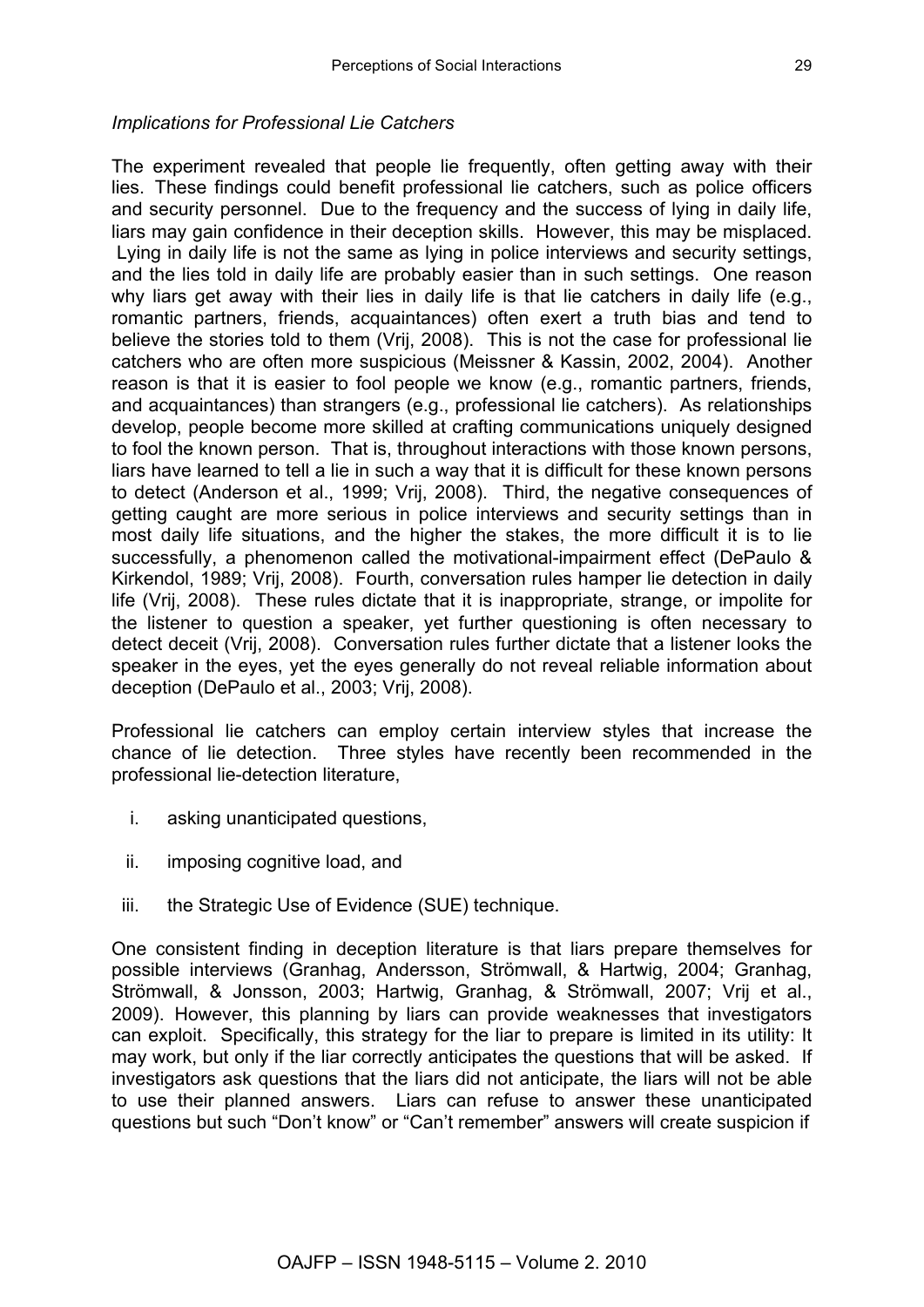the questions are about central aspects of the event which suspects should be able to answer. In an empirical test of the unanticipated-questions technique, pairs of liars and truth tellers were interviewed individually about having had lunch together in a restaurant (Vrij et al., 2009). The pairs of truth tellers did have lunch together whereas the liars were instructed to pretend that they had. All pairs were given the opportunity to prepare themselves for the interview. The interviewer asked typical opening questions which (as indicated after the interview) the interviewees had anticipated (e.g., "What did you do in the restaurant?"), followed by questions about spatial (e.g., "In relation to the front door and where you sat, where were the closest diners?") and temporal (e.g., "Who finished their food first, you or your friend?") information which the interviewees had not anticipated, and also an unanticipated request to draw a layout of the restaurant. Based on the correspondence in responses to the anticipated opening questions, pairs of liars and truth tellers could not be classified at a level above chance, whereas based on the correspondence in the unanticipated questions, up to 80% of liars and truth tellers could be correctly classified, particularly when assessing drawings. In summary, asking unanticipated questions about central topics gives rise to telltale inconsistencies amongst pairs of liars. By comparison, it has no effect on truth tellers since both members of the pair can rely on their memory of the event to provide consistent answers.

Asking unanticipated questions can also be effective when assessing individual interviewees rather than pairs of interviewees, for example by asking the same question twice in different formats. If liars have not anticipated a question, they are unlikely to have a stable memory of the answer they provide. The interviewer can exploit this by asking the same question twice in slightly different formats. This should not affect truth tellers, who can rely on their memory to provide consistent answers. In the restaurant study described above, the interviewees were asked both to verbally describe the layout of the restaurant in the interview and to sketch the layout after the interview (Leins, Fisher, Vrij, Leal, & Mann, in press). The truth tellers' statements and drawings showed more overlap than the liars' statements, drawings, 80% of truth tellers, and 75% of liars could be correctly classified with this lie detection method.

A lie detector could exploit the differential levels of cognitive load that truth tellers and liars experience to discriminate more effectively between them. Liars who require more cognitive resources than truth tellers for the act of story telling will have fewer cognitive resources left over than truth tellers. This makes liars vulnerable and so if cognitive demand is further raised, which could be achieved by making additional requests, liars may not be as good as truth tellers in coping with these additional requests.

One way to impose cognitive load on interviewees is by asking them to tell their stories in reverse order. This increases cognitive load because (a) it runs counter to the natural forward-order coding of sequentially occurring events (Gilbert & Fisher, 2006; Kahana, 1996) and (b) it disrupts reconstructing events from a schema (Geiselman & Callot, 1990). In an experiment, half of the liars and truth tellers were requested to recall their stories in reverse order, whereas no instruction was given to the other half of the participants (Vrij et al., 2008). More cues to deceit emerged in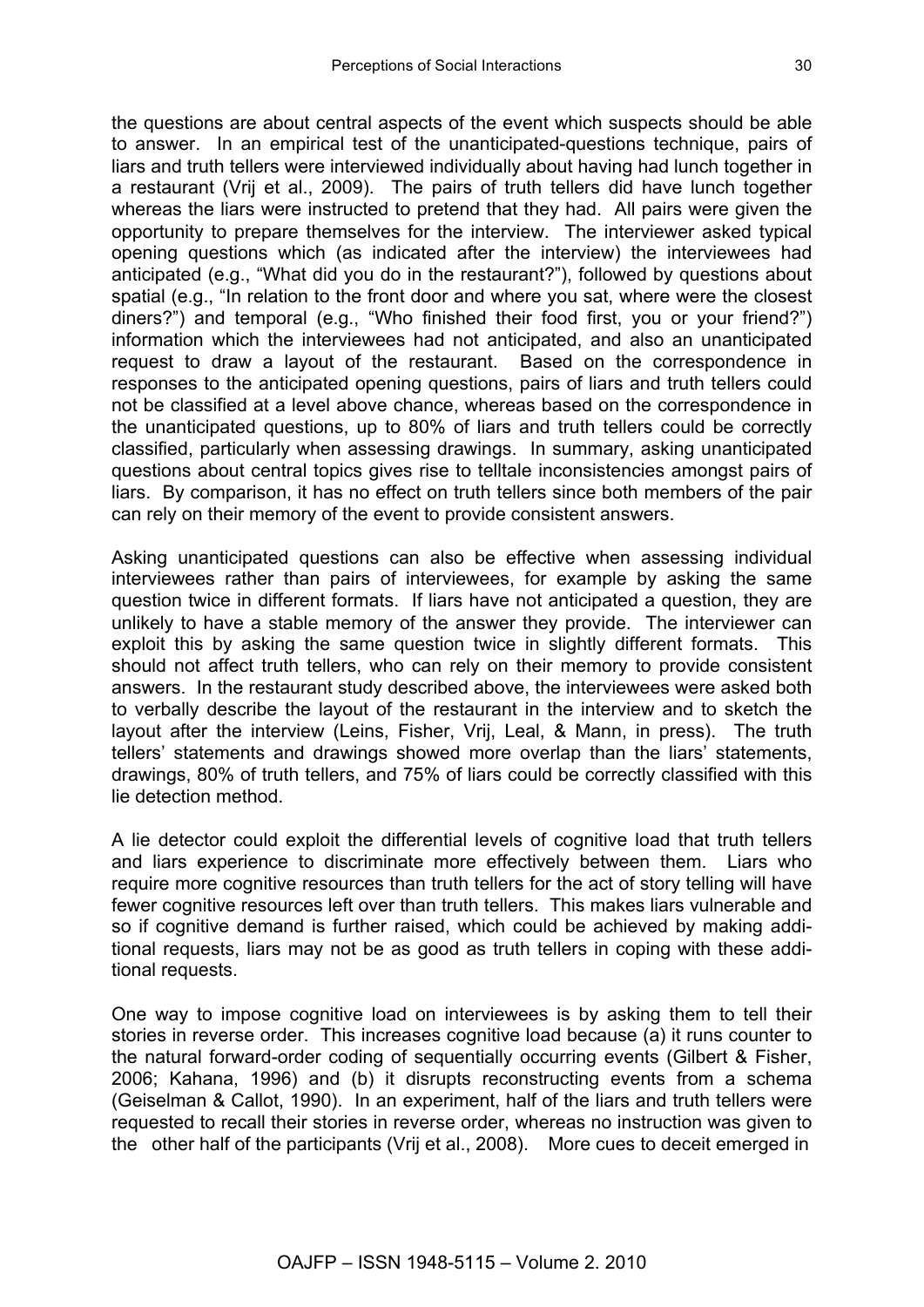this Reverse Order condition than in the control condition. More importantly, observers who watched these videotaped interviews could distinguish between truths and lies better in the Reverse Order condition than in the control condition.

Another way to increase cognitive load is by instructing interviewees to maintain eye contact with the interviewer. Instructing interviewees to maintain eye contact with the interviewer should increase cognitive load (Beattie, 1981). When people have to concentrate on telling their stories, which is likely when they are asked to recall what has happened, they are inclined to look away from their conversation partner (typically to a motionless point), because maintaining eye contact with the conversation partner is distracting (Doherty-Sneddon, Bruce, Bonner, Longbotham, & Doyle, 2002; Doherty-Sneddon & Phelps, 2005; Glenberg, Schroeder, & Robertson, 1998). When interviewees are instructed to maintain eye contact, their concentration on telling their stories is therefore likely to be hampered, and, since lying is more mentally taxing than truth telling, this should impair the storytelling of liars more than the storytelling of truth tellers. In an experiment, half of the liars and truth tellers were requested to maintain eye contact with the interviewer, whereas no instruction was given to the other half of the participants (Vrij et al., in press). Replicating the findings of the Reverse Order experiment, it was again found that more cues to deceit emerged in the Eye Contact condition than in the control condition and that observers who watched these videotaped interviews could discriminate between truths and lies, but only in the Eye Contact condition.

Guilty suspects (e.g., liars) and innocent suspects (e.g., truth tellers) enter police interviews in different mental states (Granhag & Hartwig, 2008). Guilty suspects will have exclusive knowledge about the crime, which, if it becomes known to the interviewer, makes it obvious that they are the perpetrator. Their main concern is therefore to ensure that the interviewer does not come to know what they did at the time of the crime. In contrast, innocent suspects face the opposite problem and may fear that the interviewer will not come to know what the suspect did at the time of the crime. Research has shown that these different mental states result in different strategies. Guilty suspects are inclined to use avoidance strategies (e.g., in a free recall avoid mentioning where they were at a certain place at a certain time) or denial strategies (e.g., denying having been at a certain place at a certain time when directly asked). In contrast, innocent suspects neither avoid nor escape but are forthcoming and "tell the truth liked it happened" (Granhag & Hartwig, 2008).

The Strategic-Use-of-Evidence (SUE) technique addresses how interviewers can exploit these different strategies employed by guilty and innocent suspects when interviewers have potentially incriminating information about a suspect (Granhag, Strömwall, & Hartwig, 2007; Hartwig, Granhag, Strömwall & Kronkvist, 2006). Suppose someone left his briefcase in a bookshop on top of a box of stationery and that, when he returned to the shop to collect his briefcase, he noticed that his wallet had been stolen from the briefcase. Further suppose that the police found fingerprints on the briefcase that did not belong to the owner but did belong to another customer who had visited the bookshop. This makes the customer a suspect but not necessarily the culprit of the theft, because an innocent explanation for the fingerprints is also possible: Perhaps the customer moved the briefcase to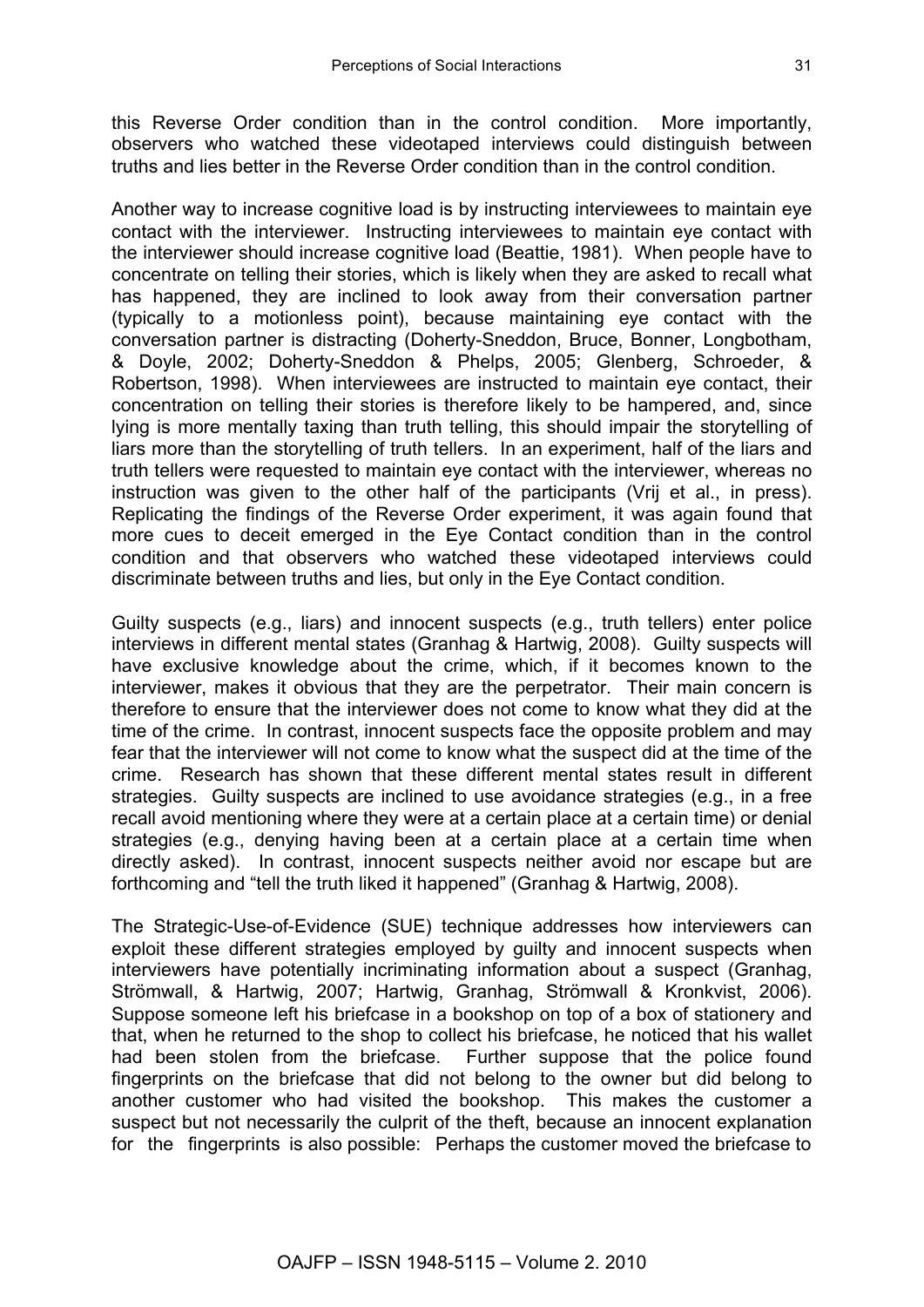look in the box of stationery. In such circumstances, the police need to interview the suspect to find out the truth.

The first step of the SUE technique is to ask the suspect to describe his or her activities, hence in the example above, to describe his or her activities in the bookshop. It is hereby important not to reveal the fingerprint evidence. It is more likely that truth tellers will mention the briefcase than liars will. Truth tellers have nothing to hide and will recall what happened and this includes having touched the briefcase; liars do not wish to associate themselves with the crime they have committed and thus distance themselves from the briefcase. However, not mentioning having touched the briefcase still does not indicate guilt. Truth tellers may simply have forgotten to mention this, in their eyes, peripheral detail. Therefore, further questioning is required after the free recall. In the second phase of the SUE technique, the questioning phase, the interviewer asks questions, including about the briefcase, without revealing the incriminating fingerprint evidence. There is a chance that a liar will deny having touched the briefcase, thereby contradicting the evidence known to the lie detector. Truth tellers are more likely to come forward with the information that they have moved the briefcase. The third phase of the SUE technique is to reveal the evidence and in cases where contradictions between the evidence and statement did emerge, to ask the suspect to explain these contradictions.

Hartwig et al. (2006) tested the SUE technique in their experiment, using the wallet taken out of the briefcase in the above-described scenario. Swedish police trainees interviewed the mock suspects. Half of the interviewers were trained in how to use the SUE technique prior to the experiment and were asked to use this technique in the subsequent interview. The other half of the interviewers did not receive training and were instructed to interview the suspects in the manner of their own choice. The untrained interviewers obtained 56.1% accuracy rate, which is similar to that typically, found in nonverbal and verbal deception detection research (Bond & DePaulo, 2006; Vrij, 2008). SUE-trained interviewers, however, obtained 85.4% accuracy rate. It appeared that guilty suspects contradicted the evidence more than innocent suspects did, but importantly, particularly when they were interviewed by SUE-trained interviewers.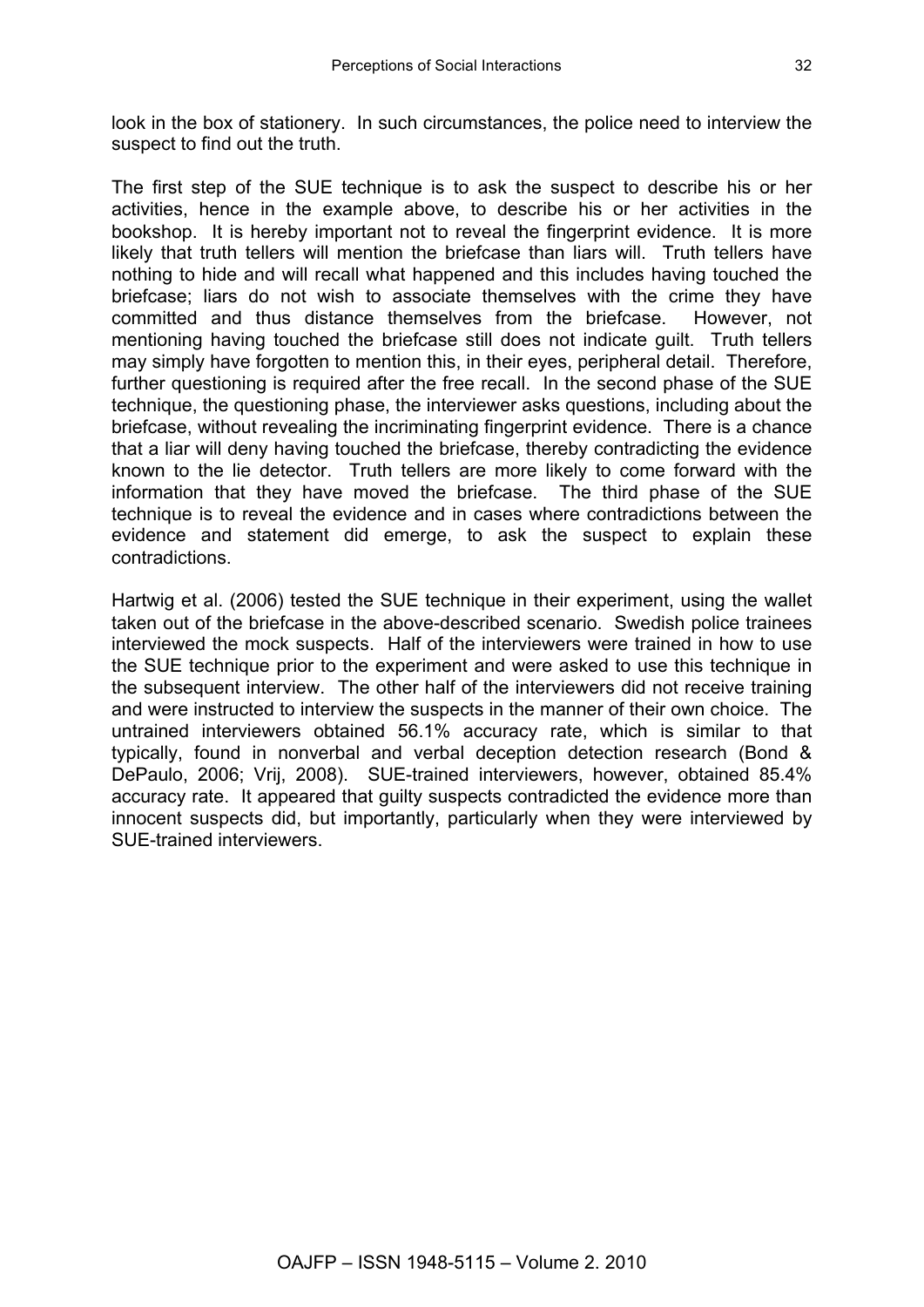# References

- Akehurst, L., Köhnken, G., Vrij, A., & Bull, R. (1996). Lay persons' and police officers' beliefs regarding deceptive behavior. *Applied Cognitive Psychology*, *10*, 461- 473.
- Anderson, D. E., Ansfield, M. E., & DePaulo, B. M. (1999). Love's best habit: Deception in the context of relationships. In P. Philippot, R. S. Feldman, & E. J. Coats (Eds.), *The social context of nonverbal behavior* (pp. 372-409). Cambridge: Cambridge University Press.
- Backbier, E., Hoogstraten, J., & Meerum Terwogt-Kouwenhoven, K. (1997). Situational determinants of the acceptability of telling lies. *Journal of Applied Social Psychology*, *27*, 1048-1062.
- Bavelas, J. B., Black, A., Chovil, N., & Mullett, J. (1990). *Equivocal Communication*. London: Sage.
- Beattie, G. W. (1981). A further investigation of the cognitive interference hypothesis of gaze patterns during conversation. *British Journal of Social Psychology*, *20*, 243-248.
- Bond, C. F., & DePaulo, B. M. (2006). Accuracy of deception judgements. *Personality and Social Psychology Review*, *10*, 214-234.
- Bond, C. F., & Rao, S. R. (2004). Lies travel: Mendacity in a mobile world. In P. A. Granhag & L. A. Strömwall (Eds.), *Deception detection in forensic contexts*. Cambridge, England: Cambridge University Press.
- Cicchetti, D. V., & Sparrow, S. A. (1981). Developing criteria for establishing interrater reliability of specific items: Applications to the assessment of adaptive behavior. *American Journal of Mental Deficiency*, *86*, 127-137.
- DePaulo, B. M. (2004). The many faces of lies. In A. G. Miller (Ed.), *The social psychology of good and evil* (pp. 303-236). New York, Guilford Press.
- DePaulo, B. M., Ansfield, M. E., Kirkendol, S. E., & Boden, J. M. (2004). Serious lies. *Basic and Applied Social Psychology*, *26*, 147-167.
- DePaulo, B. M., & Kashy, D. A. (1998). Everyday lies in close and casual relationships. *Journal of Personality and Social Psychology*, *74*, 63-79.
- DePaulo, B. M., Kashy, D. A., Kirkendol, S. E., Wyer, M. M., & Epstein, J. A. (1996). Lying in everyday life. *Journal of Personality and Social Psychology*, *70*, 979- 995.
- DePaulo, B. M., & Kirkendol, S. E. (1989). The motivational impairment effect in the communication of deception. In J. C. Yuille (Ed.), *Credibility assessment* (pp. 51-70). Dordrecht, the Netherlands: Kluwer.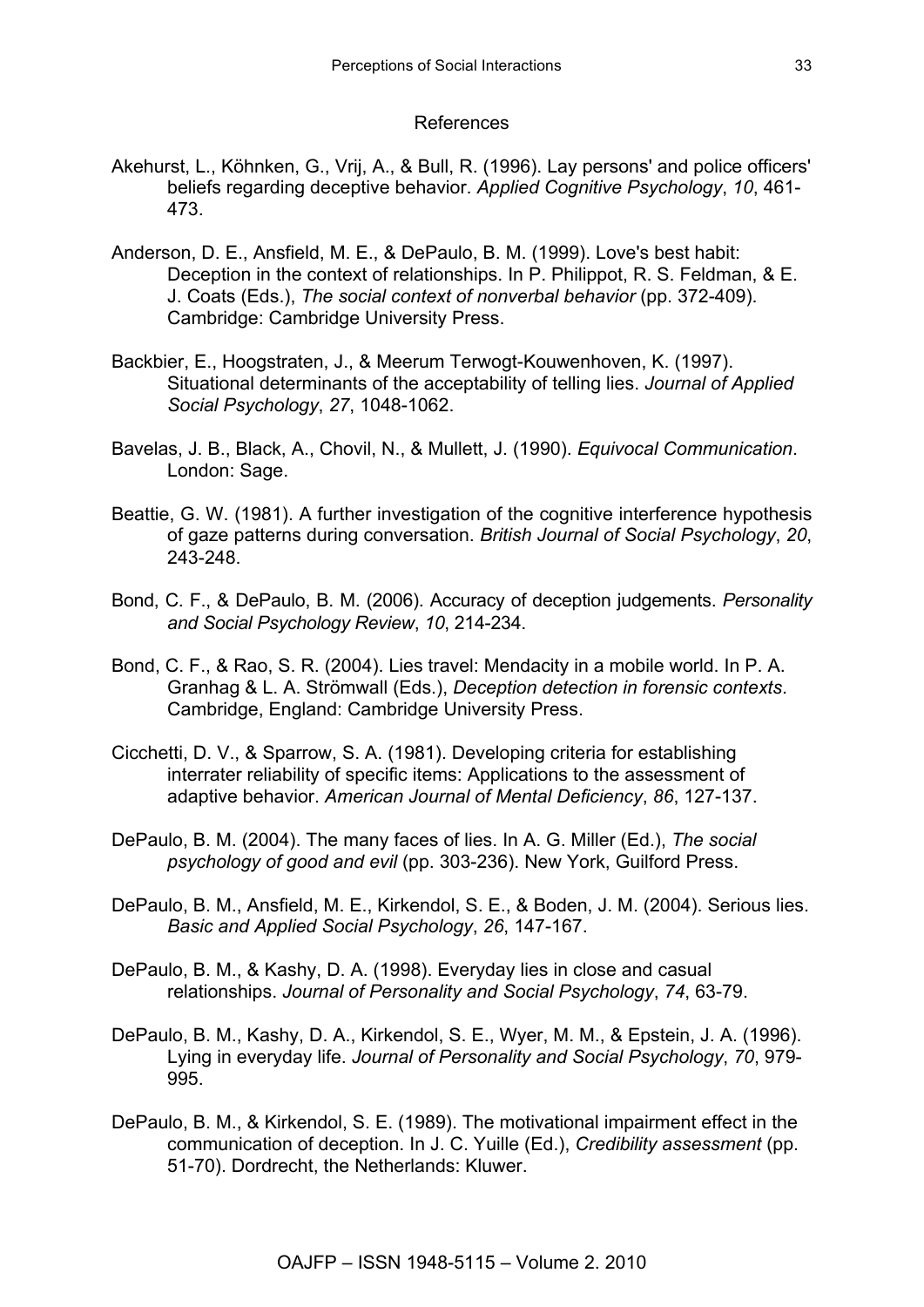- DePaulo, B. M., Lindsay, J. L., Malone, B. E., Muhlenbruck, L., Charlton, K. & Cooper, H. (2003). Cues to deception. *Psychological Bulletin*, *129*, 74-118.
- DePaulo, B. M., & Morris, W. L. (2004). Discerning lies from truths: Behavioural cues to deception and the indirect pathway of intuition. In P. A. Granhag & L. A. Strömwall (Eds.), *Deception detection in forensic contexts*. Cambridge, England: Cambridge University Press.
- DePaulo, B. M., Wetzel, C., Sternglanz, R. W., & Walker Wilson, M. J. (2003). Verbal and nonverbal dynamics of privacy, secrecy, and deceit. *Journal of Social Issues*, *59*, 391-410.
- Doherty-Sneddon, G., Bruce, V., Bonner, L., Longbotham, S., & Doyle, C. (2002). Development of gaze aversion as disengagement of visual information. *Developmental Psychology*, *38*, 438-445.
- Doherty-Sneddon, G., & Phelps, F. G. (2005). Gaze aversion: A response to cognitive or social difficulty? *Memory and Cognition*, *33*, 727-733.
- Ekman, P. (1985/2001). *Telling lies*. New York: W. W. Norton.
- Feldman, R. S., Forrest, J. A., & Happ, B. R. (2002). Self-presentation and verbal deception: Do self-presenters lie more? *Basic and Applied Social Psychology*, *24*, 163-170.
- Fraley, R. C., & Davis, K. E. (1997). Attachment formation and transfer in young adults' close friendships and romantic relationships. *Personal Relationships*, *4*, 131-144.
- Geiselman, R. E., & Callot, R. (1990). Reverse and forward order recall of script based text. *Applied Cognitive Psychology, 4*, 141-144.
- Gilbert, D. T. (1991). How mental systems believe. *American Psychologist*, *46*, 107- 119.
- Gilbert, J. A. E., & Fisher, R. P. (2006). The effects of varied retrieval cues on reminiscence in eyewitness memory. *Applied Cognitive Psychology*, *20*, 723- 739.
- Glenberg, A. M., Schroeder, J. L., & Robertson, D. A. (1998). Averting the gaze disengages the environment and facilitates remembering. *Memory & Cognition*, *26*, 651-658.
- Goffman, E. (1959). *The presentation of self in everyday life*. Garden City, NY: Doubleday/Anchor books.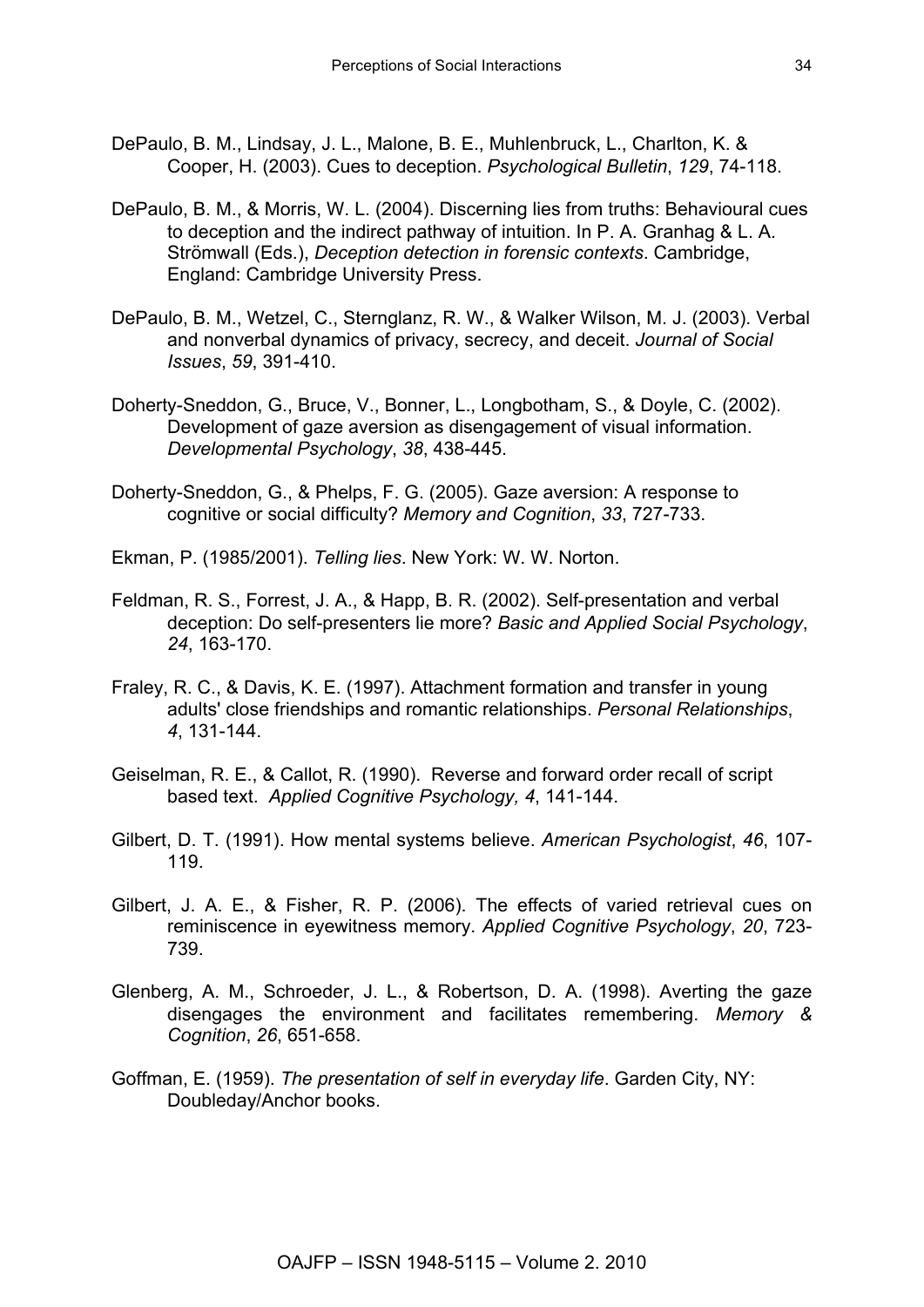- Granhag, P. A., Andersson, L. O., Strömwall, L. A., & Hartwig, M. (2004). Imprisoned knowledge: Criminals' beliefs about deception. *Legal and Criminological Psychology*, *9*, 103-119.
- Granhag, P.A., & Hartwig, M. (2008). A new theoretical perspective on deception detection: On the psychology of instrumental mind-reading. *Psychology, Crime & Law*, *14*, 189-200.
- Granhag, P. A., Strömwall, L. A., & Hartwig, M. (2007). The SUE technique: The way to interview to detect deception. *Forensic Update, 88,* January, 25-29.
- Granhag, P. A., Strömwall, L. A., & Jonsson, A. C. (2003). Partners in crime: How liars in collusion betray themselves. *Journal of Applied Social Psychology*, *33*, 848-868.
- Hartwig, M., Granhag, P. A., & Strömwall, L. (2007). Guilty and innocent suspects' strategies during interrogations. *Psychology, Crime, & Law, 13,* 213-227.
- Hartwig, M., Granhag, P. A., Strömwall, L., & Kronkvist, O. (2006). Strategic use of evidence during police interrogations: When training to detect deception works. *Law and Human Behavior*, *30*, 603-619.
- Hocking, J. E., & Leathers, D. G. (1980). Nonverbal indicators of deception: A new theoretical perspective. *Communication Monographs*, *47*, 119-131.
- Jensen, L. A., Arnett, J. J., Feldman, S. S., & Cauffman, E. (2004). The right to do wrong: Lying to parents among adolescents and emerging adults. *Journal of Youth and Adolescence*, *33*, 101-112.
- Kahana, M. J. (1996). Associate retrieval processes in free recall. *Memory & Cognition. 24*, 103-109.
- Kalbfleisch, P. J. (2001). Deceptive message intent and relational quality. *Journal of Language and Social Psychology*, *20*, 214-230.
- Knox, D., Zusman, M. E., McGinty, K., & Gescheidler, D. (2001). Deception of parents during adolescence. *Adolescence*, *36*, 611-614.
- Köhnken, G. (1989). Behavioural correlates of statement credibility: Theories, paradigms and results. In H. Wegener, F. Lösel, & J. Haisch (Eds.), *Criminal behavior and the justice system: psychological perspectives* (pp. 271-289). New York, NJ: Springer-Verlag.
- Leins, D., Fisher, R. P., Vrij, A., Leal, S., & Mann, S. (in press). Using sketch-drawing to induce inconsistency: An active approach to detecting deception. *Legal and Criminological Psychology*.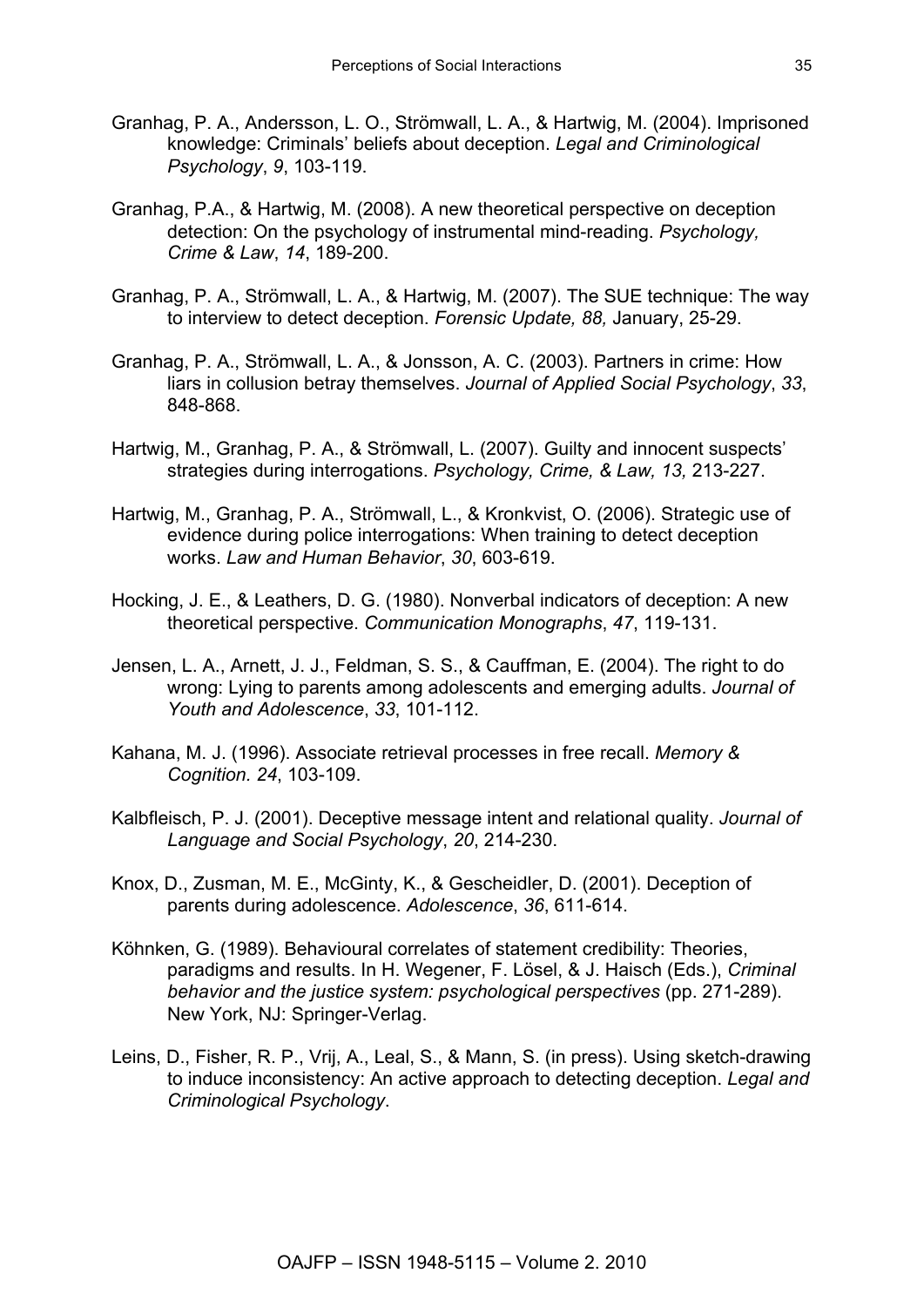- Lippard, P. V. (1988). "Ask me no questions, I'll tell you no lies": Situational exigencies for interpersonal deception. *Western Journal of Speech Communication*, *52*, 91-103.
- Mazur, M. A., & Ebesu Hubbard, A. S. (2004). "Is there something I should know?" Topic avoidant responses in parent-adolescent communication. *Communication Reports*, *17*, 27-37.
- McCornack, S. A. (1992). Information manipulation theory. *Communication Monographs*, *59*, 1-16.
- McCornack, S. A. (1997). The generation of deceptive messages: Laying the groundwork for a viable theory of interpersonal deception. In J. O. Greene (Ed.), *Message production: Advances in communication theory*. Mahwah, NJ: Lawrence Erlbaum.
- Meissner, C. A., & Kassin, S. M. (2002). "He's guilty!": Investigator bias in judgments of truth and deception. *Law and Human Behavior*, *26*, 469-480.
- Meissner, C. A., & Kassin, S. M. (2004). "You're guilty, so just confess!" Cognitive and behavioural confirmation biases in the interrogation room. In D. Lassiter (Ed.), *Interrogations, confessions, and entrapment* (pp. 85-106). New York: Kluwer Academic/Plenum Publishers.
- Metts, S. (1989). An exploratory investigation of deception in close relationships. *Journal of Social and Personal Relationships*, *6*, 159-179.
- Patterson, M. L. (1995). Invited article: A parallel process model of nonverbal communication. *Journal of Nonverbal Behavior*, *19*, 3-29.
- Robinson, W. P., (1994). Reactions to falsifications in public and interpersonal contexts. *Journal of Language and Social Psychology*, *13*, 497-513.
- Seiter, J. S., Bruschke, J., & Bai, C. (2002). The acceptability of deception as a function of perceivers' culture, deceiver's intention, and deceiver-deceived relationship. *Western Journal of Communication*, *66*, 158-180.
- Spence, S. (2008). Playing Devil's Advocate: The case against fMRI lie detection. *Legal and Criminological Psychology*, *13*, 11-26.
- Spence, S. A., Farrow, T. F. D., Herford, A. E., Wilkinson, I. D., Zheng, Y., & Woodruff, P. W. R. (2001). Behavioural and functional anatomical correlates of deception in humans. *Neuroreport: For Rapid Communication of Neuroscience Research*, *12*, 2849-2853.
- Spence, S. A., Hunter, M. D., Farrow, T. F. D., Green, R. D., Leung, D. H., & Hughes, C. J. (2004). A cognitive neurobiological account of deception: Evidence from functional neuroimaging. *Philosophical Transactions of the Royal Society of London*, *359*, 1755-1762.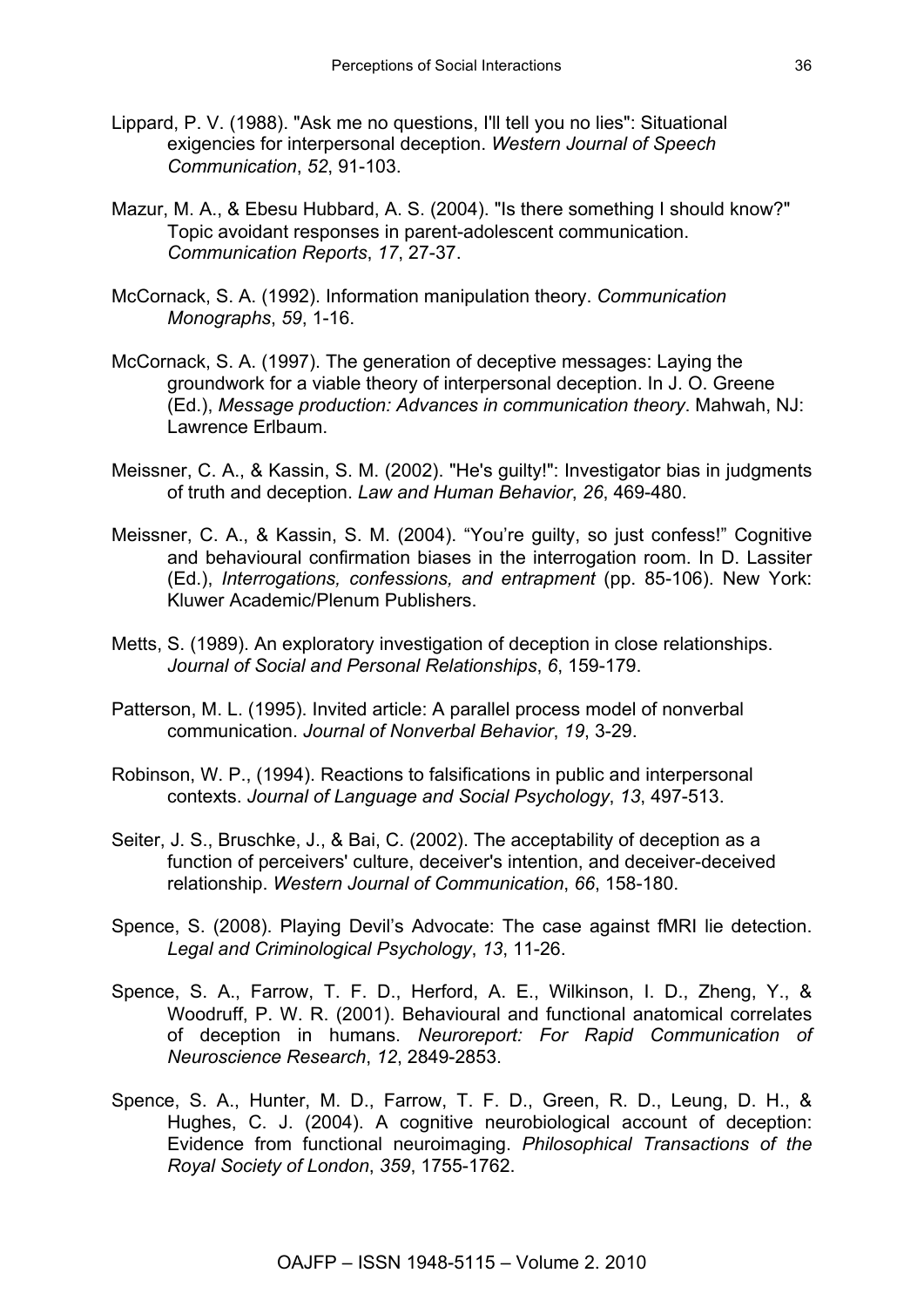- Strömwall. L. A., Granhag, P. A., & Hartwig, M. (2004). Practitioners' beliefs about deception. In P. A. Granhag & L. A. Strömwall (Eds.), *Deception detection in forensic contexts* (pp. 229-250). Cambridge, England: Cambridge University Press.
- Taylor, R., & Hick, R. F. (2007). Believed cues to deception: Judgements in selfgenerated serious and trivial situations. *Legal and Criminological Psychology, 12,* 321-332*.*
- Turner, R. E., Edgley, C., & Olmstead, G. (1975). Information control in conversations: Honesty is not always the best policy. *Kansas Journal of Sociology*, *11*, 69-89.
- van Dongen, E. (2002). Theatres of the lie: "Crazy" deception and lying as drama. *Anthropology & Medicine*, *9*, 135-151.
- Vrij, A. (2004). Invited article: Why professionals fail to catch liars and how they can improve. *Legal and Criminological Psychology*, *9*, 159-181.
- Vrij, A. (2007). Deception: A social lubricant and a selfish act. In K. Fiedler (Ed.), *Frontiers of social psychology: Social communication* (pp. 309-342). New York, NJ: Psychology Press.
- Vrij, A. (2008). Detecting lies and deceit: Pitfalls and opportunities. Chichester, United Kingdom: Wiley.
- Vrij, A., Akehurst, L., & Knight, S. (2006). Police officers', social workers', teachers' and the general public's beliefs about deception in children, adolescents and adults. *Legal and Criminological Psychology*, *11*, 297-312.
- Vrij, A., & Semin, G. R. (1996). Lie experts' beliefs about nonverbal indicators of deception. *Journal of Nonverbal Behavior*, *20*, 65-80.
- Vrij, A., Fisher, R., Mann, S., & Leal, S. (2006). Detecting deception by manipulating cognitive load. *Trends in Cognitive Sciences***,** *10***,** 141-142**.**
- Vrij, A., Fisher, R. P., Mann, S., & Leal, S. (2008). A cognitive load approach to lie detection. *Journal of Investigative Psychology and Offender Profiling***,** *5***,** 39- 43**.**
- Vrij, A., Fisher, R., Mann, S., & Leal, S. (2009). Increasing cognitive load in interviews to detect deceit. (Invited chapter). In B. Milne, S. Savage, & T. Williamson (Eds.), *International developments in investigative interviewing*  (pp. 176-189). Uffculme: Willian Publishing.